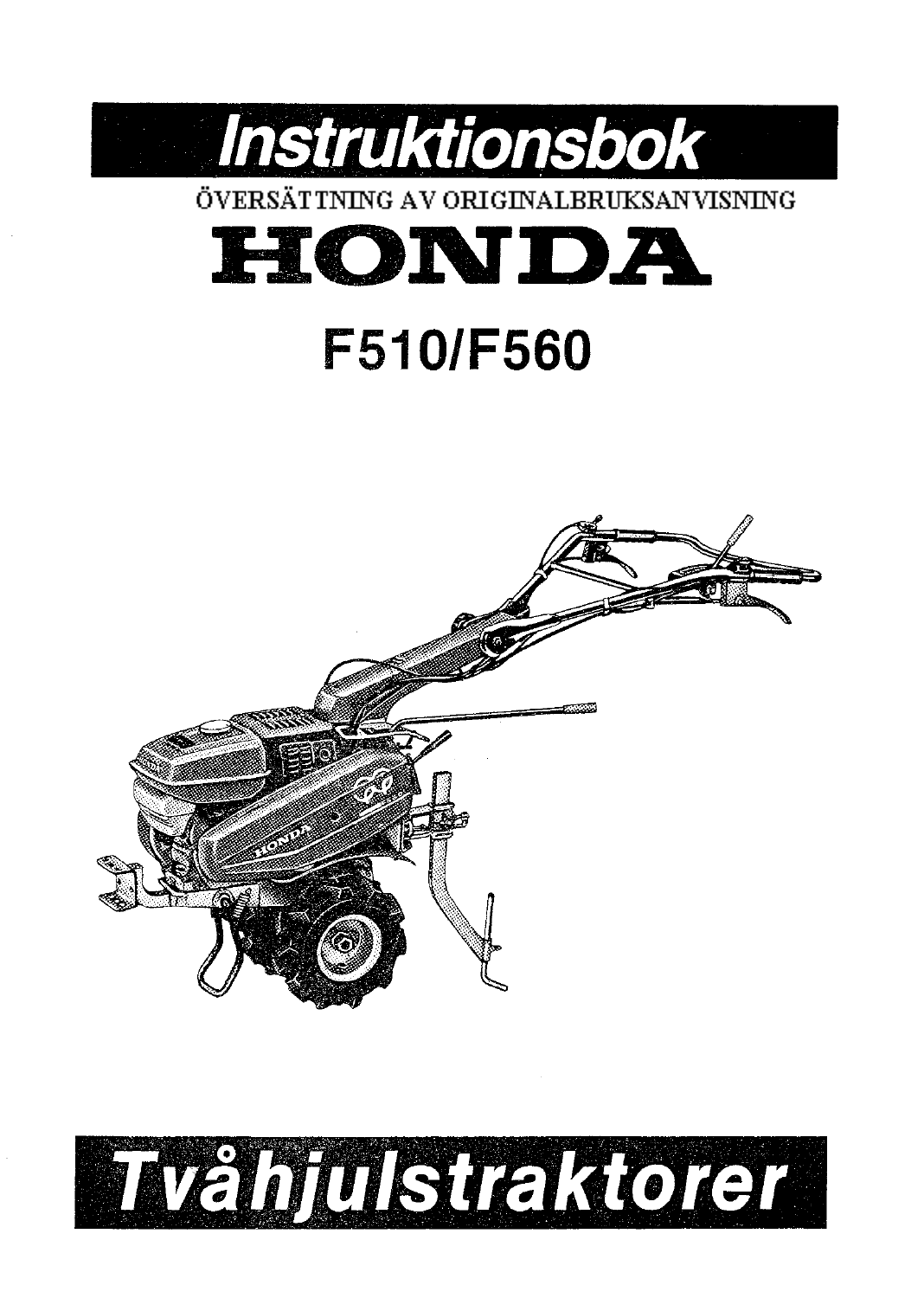Tack för Ditt val av att köpa en Honda tvåhjulstraktor. Denna instruktionsbok omfattar handhavande och skötsel av Honda tvåhjulstraktor typ F 510 S och F 560 S.<br>Innehållet är baserat på de senast offentliggjorda informatioerna rörande produkten. Honda förbehåller sig rätten ändra innehållet utan föregående meddelande. Ingen del av boken får reproduceras utan skriftligt medgivande av Honda. Boken skall betraktas som en del av tvåhjulstraktorn och skall alltid finnas tillgänglig samt även medfölja till nästa ägare om den säljs begagnad. Var speciellt uppmärksam på de säkerhetsmeddelanden som framgår av bokens innehåll.

1

i Argentina<br>Andre Seach (1960) en

 $\triangle$  VARNING! Talar om att en stor möjlighet föreligger för allvarliga personskador om instruktionerna inte följs. A FÖRSIKTIGHET!<br>Talar om att materiella skador kan uppstå om instruktionerna inte följs  $\triangle$  OBS! Ger värdefull information för att förebygga skador på tvåhjulstraktorn.

Om Du har några frågor eller om något problem uppstår kontakta Din återförsäljare.

 $\triangle$  VARNING! Honda tvåhjulstraktor är designad för att ge Dig många problemfria driftstimmar under förutsättning att den sköts enligt gällande instruktioner. Läs därför noga igenom och förstå bokens innehåll innan traktorn tas i bruk. Undviks detta kan det resultera i både person och materiella skador.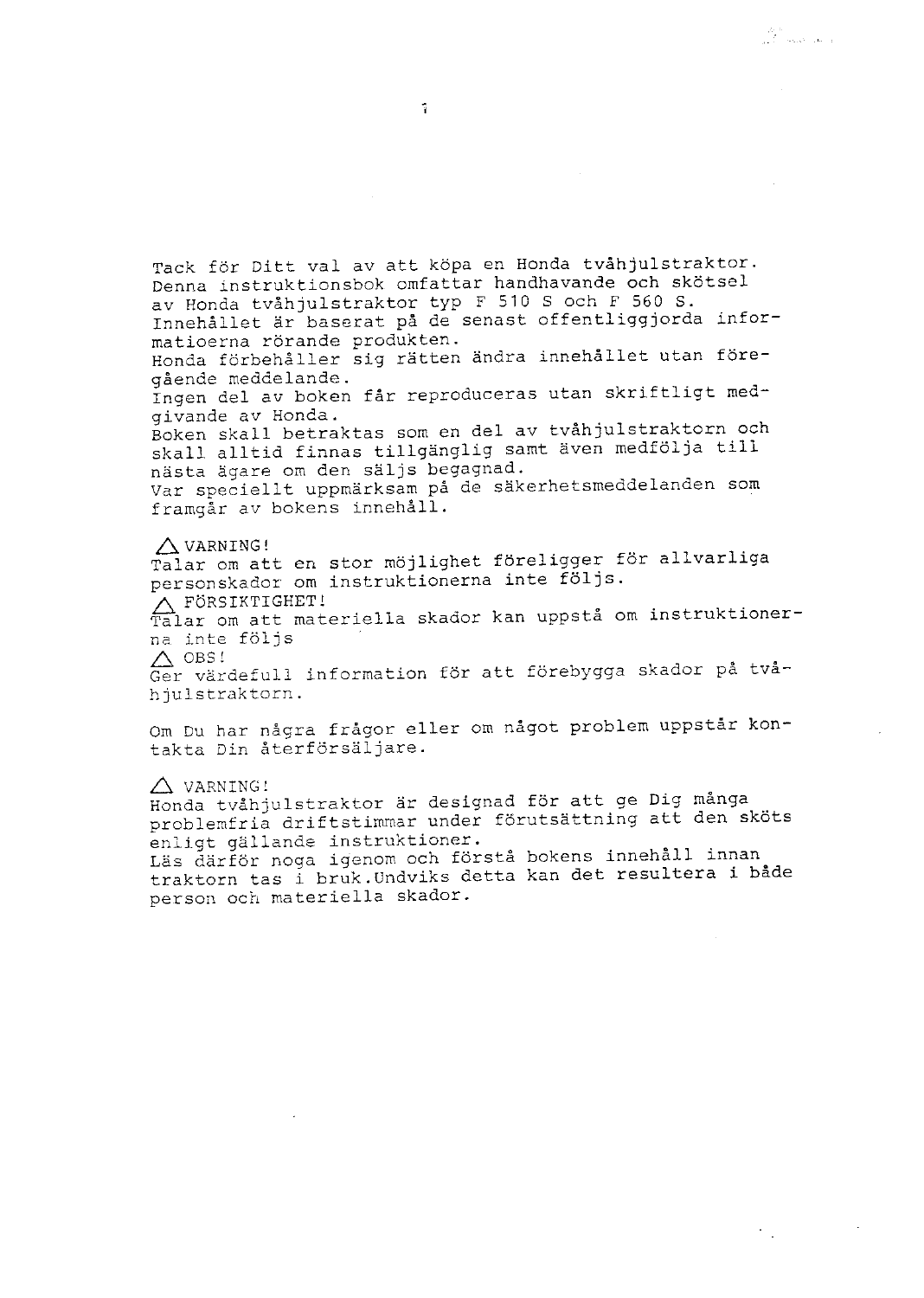## INNEHÅLLSFÖRTECKNING.

 $\hat{\mathcal{A}}$ 

|                                                                                                                                                                                                                                                                            | Sid.                                                            |
|----------------------------------------------------------------------------------------------------------------------------------------------------------------------------------------------------------------------------------------------------------------------------|-----------------------------------------------------------------|
| 1. SÄKERHETSFÖRESKRIFTER                                                                                                                                                                                                                                                   | 3                                                               |
|                                                                                                                                                                                                                                                                            | $4 - 5$                                                         |
| 3.ATGÄRDER FÖRE START                                                                                                                                                                                                                                                      | $6 - 9$                                                         |
| . Motorolja<br>· Växellådsolja<br>Lufttryck                                                                                                                                                                                                                                | 6<br>$\overline{7}$<br>7<br>8<br>9                              |
| 4. START AV MOTOR                                                                                                                                                                                                                                                          | $10 - 13$                                                       |
| 5. HANDHAVANDE AV TRAKTORN                                                                                                                                                                                                                                                 | $14 - 20$                                                       |
| · Sidoinställning av styret<br>Vändning av styret<br>Höjdinställning av styret<br>۰<br>Koppling<br>Styrkopplingar<br>$\bullet$<br>$\bullet$<br>Kraftuttag P.T.O<br>$\bullet$<br>$\bullet$                                                                                  | 14<br>$15 - 16$<br>17<br>18<br>19<br>20<br>21<br>21             |
| 6.STOPP AV MOTOR                                                                                                                                                                                                                                                           | 22                                                              |
|                                                                                                                                                                                                                                                                            | $23 - 31$                                                       |
| · Underhållsschema<br>· Oljebyte/motor<br>· Oljebyte/växellåda<br>· Rengöring av luftrenare<br>Rengöring av slamsamlare<br>$\bullet$<br>· Tändstift<br>· Justering av kilrep<br>· Justering av gaswire<br>· Justering av kopplingswire<br>· Justering av styrkopplingswire | 23<br>24<br>$24 - 25$<br>26<br>27<br>28<br>29<br>30<br>31<br>31 |
| 8. TRANSPORT OCH LAGRING                                                                                                                                                                                                                                                   | 32                                                              |
|                                                                                                                                                                                                                                                                            | 33                                                              |
| 10.SPECIFIKATIONER                                                                                                                                                                                                                                                         | 34                                                              |

 $\mathcal{L}_{\text{max}}$ 

 $\overline{2}$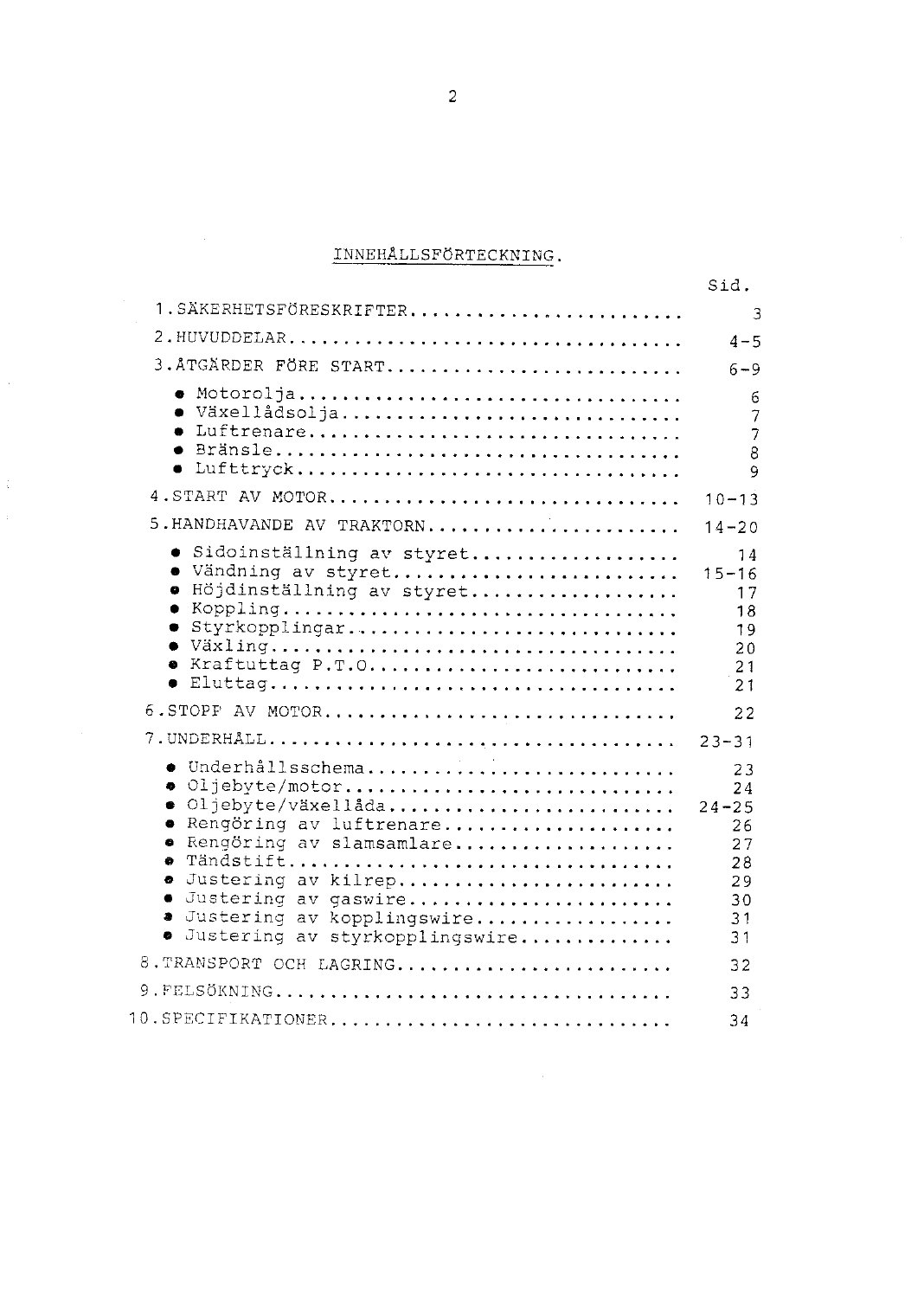1. SÄKERHETSFÖRESKRIFTER.

A VARNING!

För att säkerställa en säker funktion:

- · Gör alltid en "åtgärd före start" (Sid 6) före Du startar motorn vilket kan förebygga en olycka eller skador på produkten.
- . Tillåt aldrig någon person att använda traktorn utan tillgång till instruktioner om dess handhavande.
- De Lär Dig hur man snabbt stannar traktorn i ett eventuellt nödläge. Lär Dig handhavandet av alla kontrollfunktioner.
- . Håll barn och sällskapsdjur på ett säkert avstånd från arbetsplatsen.
- · Bär tätsitande klädsel och stadiga halksäkra skor.
- · Se till att alla fästanordningar är fastdragna.
- · Vid körning på ett lutande underlag se till att bränsletanken är fylld till hälften för att undvika bränsleläckage.
- · Stanna alltid motorn vid rengöring/justering av tillbehör.
- . Kör aldrig traktorn med något av sina skyddsanordningar bortmonterade.
- · Håll ett stadigt grepp i styrhandtaget som har en tendens att lyfta när kopplingen slås till.
- Var speciellt försiktig så Du inte fastnar i tillbehöret vid backning.
- · Håll arbetsplatsen fri från stenar, wire/kättingar, glas, stora träpinnar, metaller etc.
- . Om tillbehöret stöter i något främmande föremål stoppa motorn och undersök om någonting skadats.
- · Stanna alltid motorn när Du lämnar traktorn. Tillåt aldrig att motorn går på tomgång utan tillsyn.
- . Kör på låg hastighet vid stenigt underlag.
- · Bensin är extremt brandfarligt och explosivt under vissa förhållanden. Tanka endast i väl ventilerade utrymmen.
- . Kör aldrig traktorn i ett stängt begränsat utrymme. Avgaserna innehåller giftig koloxid som vid inandning kan leda till medveslöshet och i värsta fall leda till döden.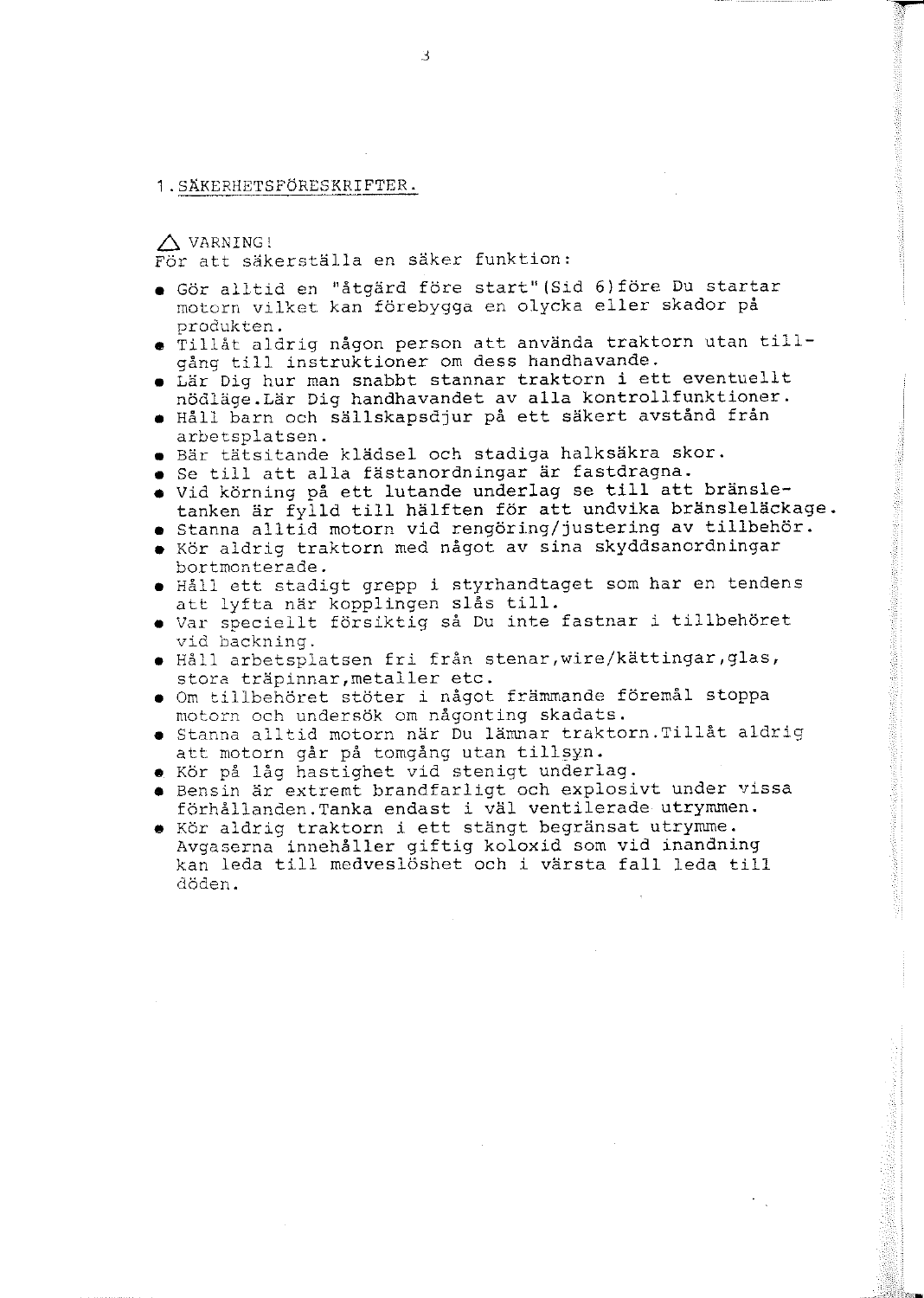

- 1. GASREGLAGE
- 2. TÄNDSTIFT
- 3.LJUDDÄMPARE
- 4. TANKLOCK
- 5. PÅFYLLNINGSLOCK
- 6. PARKERINGSSTÖD
- 7 DACK
- 8.KILREPSKÅPA
- 9. HÖG/LÅGVÄXELSPAK
- 10. VÄXELSPAK
- 11. KOPPLINGSHANDTAG (F510) 24. BRANSLEMÄTARE
- 12. MOTORSTRÖMBRYTARE
- 13.LASRATT/HÖJDINSTÄLLNING
- 14. PAFYLLNINGSLOCK/VÄXELLÅDA
- 15.REDSKAPSFÄSTE
- 16. KRAFTUTTAG P.T.O.
- 17. BRÄNSLEKRAN
- 18. STARTHANDTAG
- 19. CHOKEREGLAGE
- 20.LUFTRENARE
- 21.LASBULT/SIDOINSTÄLLNING
- 22. KOPPLINGSSPAK (F560)
- 23. STYRKOPPLINGAR
-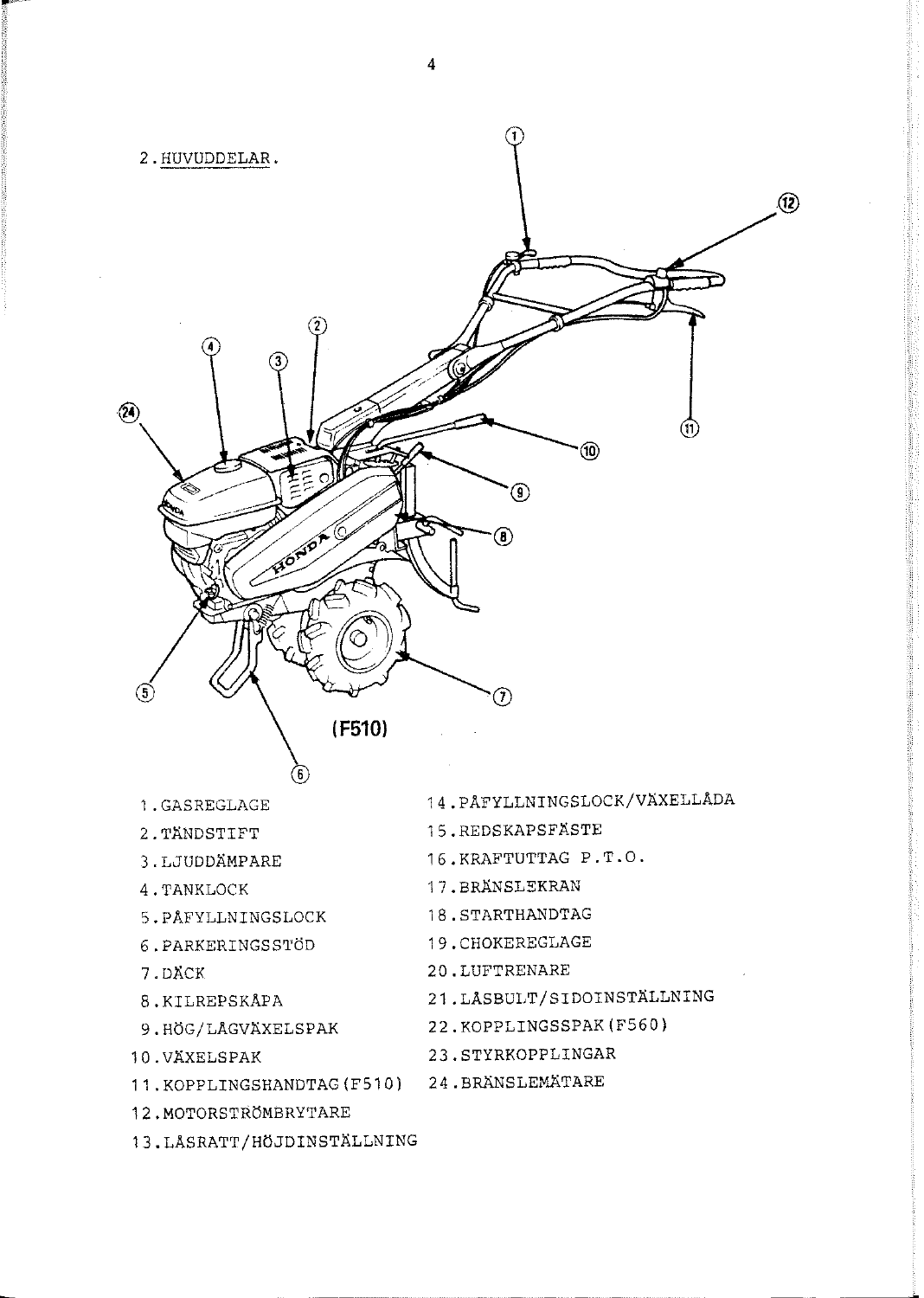$\Delta \phi = 0.01$ 



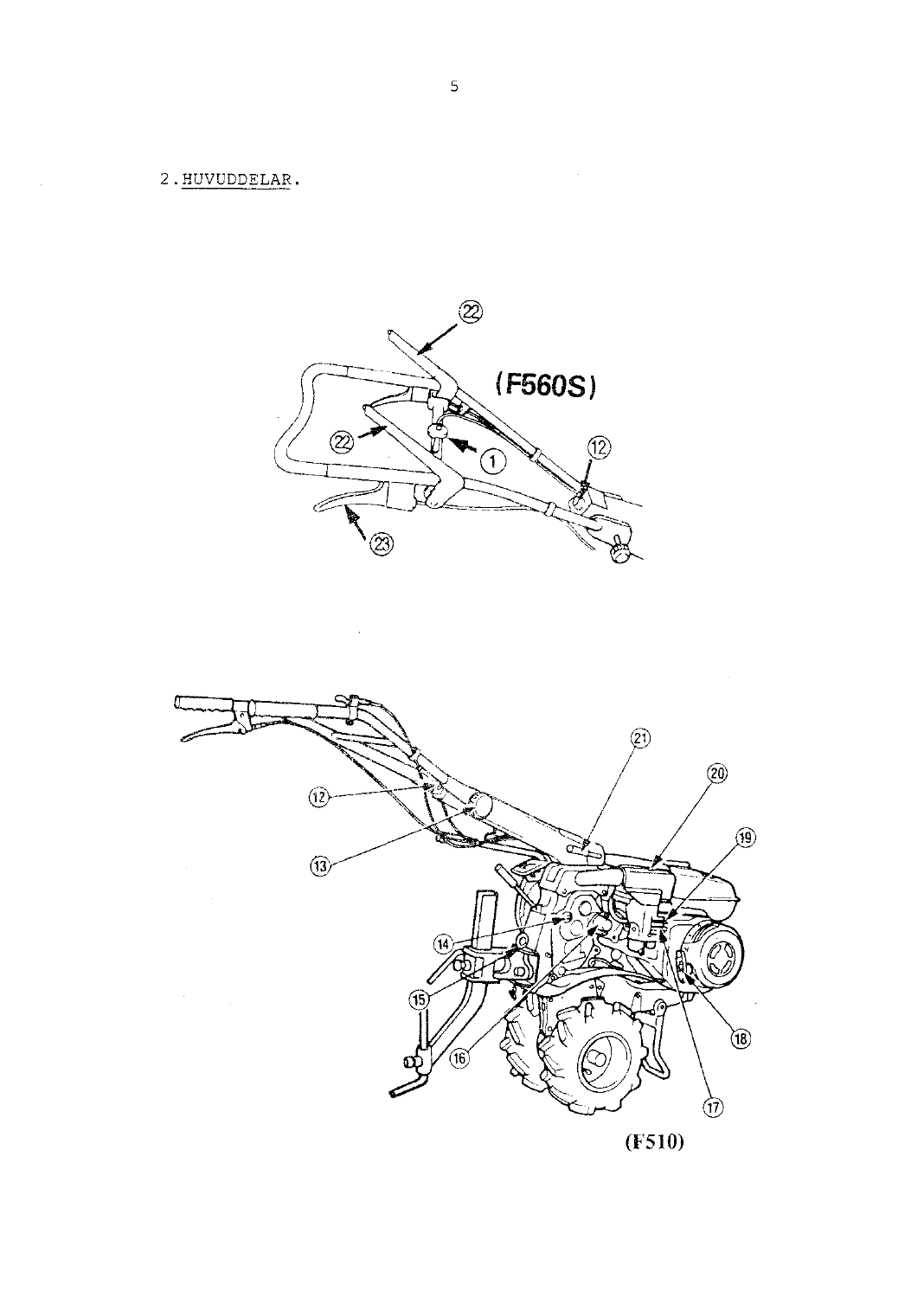3. ÅTGÄRDER FÖRE START.

 $\triangle$  FÖRSIKTIGHET! Att köra motorn med för låg oljenivå kan förorsaka allvarliga motorskador.

1. Ta bort påfyllningslocket och torka av oljestickan.

2. Sätt tillbaka oljestickan utan att skruva fast locket.

3.0m nivån är för låg fyll på olja till övre nivåmärket.

Använd en högrenande premium 4-taktsolja klassad enligt API-systemet SG, SF, CC, CD.

Oljevolym: 0,6 liter.

A FÖRSIKTIGHET! Att använda en icke renande olja eller en 2-taktsolja förkortar motorns livslängd.

En året runt olja SAE 10W-30 rekommenderas. Om en "fast" viskositet väljs tag i så fall reda på de aktuella driftsförhållandena. (Se nednstående tabell)

 $\triangle$  OBS!

 $\frac{1}{\sqrt{2}}$ 

Se alltid till att fräsen/motorn står vägrätt vid kontroll och påfyllning av olja i motor och växellåda.

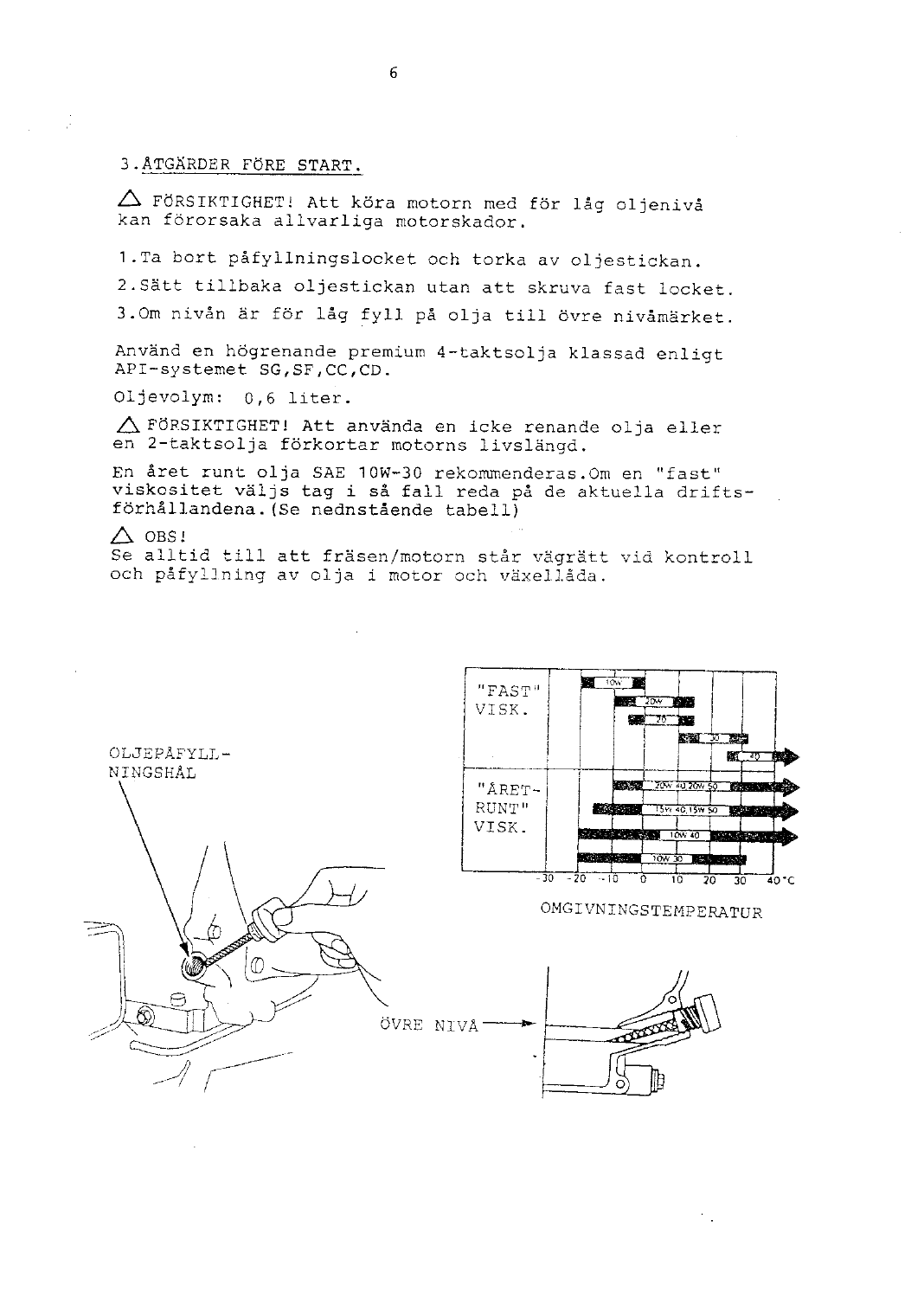3. ATGÄRDER FÖRE START.

VÄXELLÅDSOLJA.

Oljenivån skall stå i nivå med nederkanten av påfyllningshålet.

Oljevolym: 2,2 liter.

Oljetyp: Vanlig motorolja av hög kvalitet.<br>(Se rekommendation för motor)

1. OLJEPÅFYLLNINGSHÅL

2. OLJENIVÅ



#### LUFTRENARE

Se till att luftrenaren är fri från skador och föroreningar. (Se även sid  $\rightarrow$ 

1. LUFTFILTER

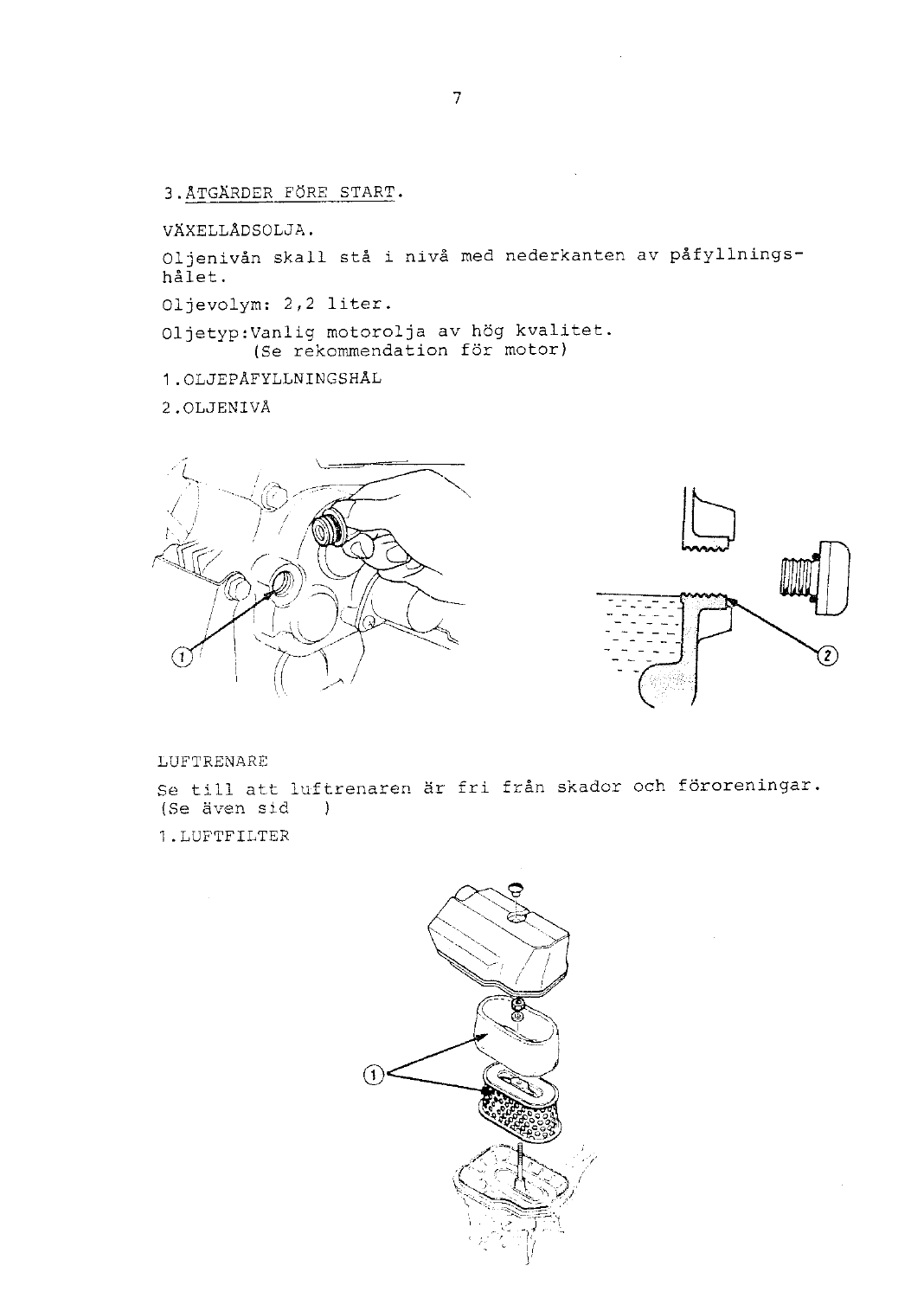## 3. ATGARDER FÖRE START.

BRÄNSLE.

Använd vanlig regularbensin 95-98 oktan. Blyfri eller "låg"blyad bensin rekommenderas för att minimera sotuppbyggnad. Använd aldrig 2-taktsbränsle eller förorenad bensin. Undvik att få in smuts och vatten i bränsletanken.

Tankvolym: 3,0 liter.

 $\triangle$  VARNING!

- · Bensin är extremt brandfarligt och kan explodera under vissa förhållanden.
- · Tanka endast i väl ventilerade utrymmen och med motorn avstängd.
- Tanka ej i närheten av öppen eld eller när någon röker. · Överfyll inte bränsletanken. Se till att tanklocket blir ordentligt påsatt efter tankning.
- · Var försiktig så att inte något bränsle spills ut vid tankning. Utspillt bränsle eller bensinångor kan antändas. Om något bränsle spillts ut se till att detta blir upptorkat före start av motorn.
- · Undvik att bränsle kommer i kontakt med huden samt inandas ej bensinångorna. HALL BRÄNSLE UTOM RÄCKHÄLL FRÅN BARN!

1. BRÄNSLEMÄTARE 2.BRANSLENIVA

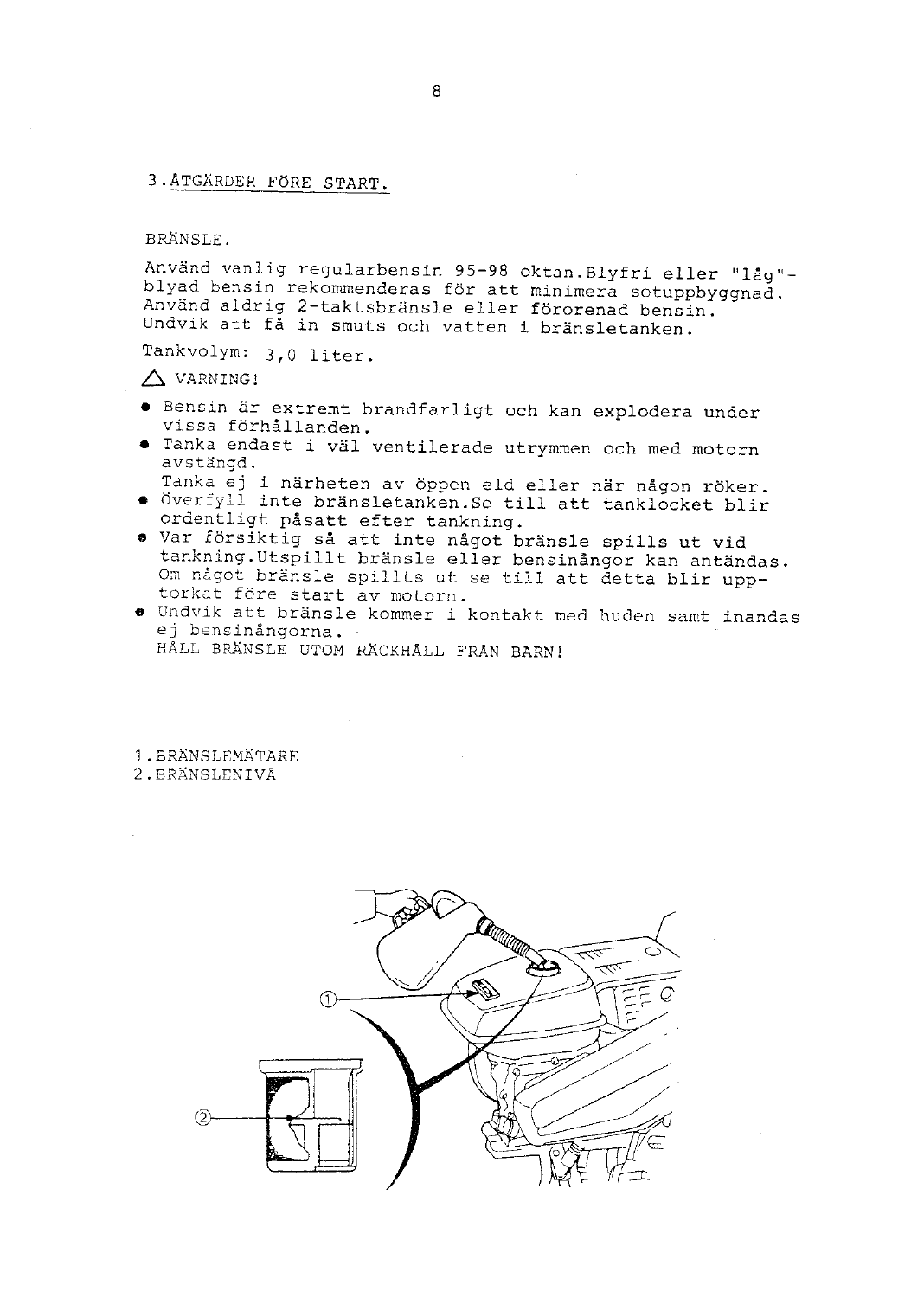### 3. ATGÄRDER FÖRE START.

## BRÄNSLE INNEHÅLLANDE ALKOHOL.

Om Du använder bränsle innehållande alkohol (gasohol) se till att oktanvärdet är minst så högt som det av Honda rekommenderade.

Det förekommer två sorter av "gasohol" en innehållande ethanol, och den andra innehållende methanol. Använd inte bränsle som innehåller mer än 10% ethanol. Bränsle uppblandat med methanol måste även innehålla tillsatser för att förhindra korrosion. Använd aldrig bränsle som innehåller mer än 5% methanol även om den innehåller nämnda tillsatser.

#### $\triangle$  OBS!

Ett haveri på bränslesystemet eller "effektproblem" som resultat av användning av bränsle innehållande alkohol täcks ej av garantin.

Honda rekommenderar inte användning av bränsle innehållande methanol på grund av inverkningarna som ännu ej är helt bekräftade och dokumenterade.

. Innan Du köper bränsle av okänt fabrikat, försök att få reda på om bränslet innehåller alkohol, om den gör det tag reda på vilken typ av alkohol den innehåller samt hur många procent. Om Du märker några onormala driftstörningar genom att använda bensin innehållande alkohol, eller som Du tror innehåller alkohol byt till ett bränsle Du med säkerhet vet ej innehåller alkohol.

#### LUFTTRYCK

Kontrollera lufttrycket. Felaktigt lufttryck reducerar både livslängd och belastningskapacitet.

Däcksdimension: 4,00-7

Lufttryck: 120 kpa  $(1, 2 \text{ Kg/cm}^2)$ 

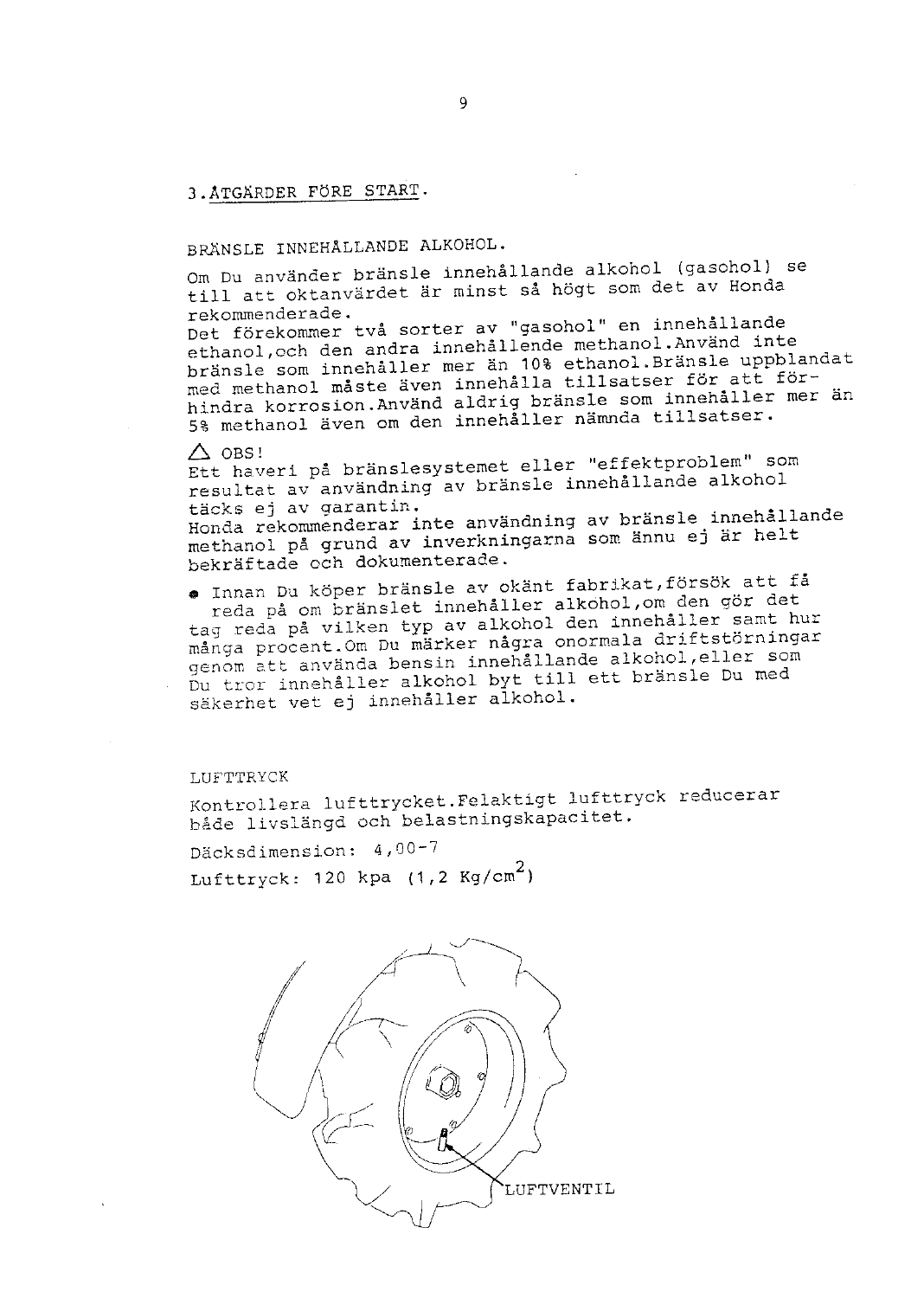4. START AV MOTOR.

FÖRSIKTIGHET!

Se till att kopplingen är frikopplad och växelspaken i neutralläge för att förhindra plötsliga okontrollerbara röralser när motorn startar.

1. Öppna bränslekranen till läge "ON".



2.Vid kall väderlek och när motorn är kall stäng choken till läge "CLOSE".

## $\triangle$  OBS!

Använd inte choken om motorn är varm.



STÄNGD "CLOSE"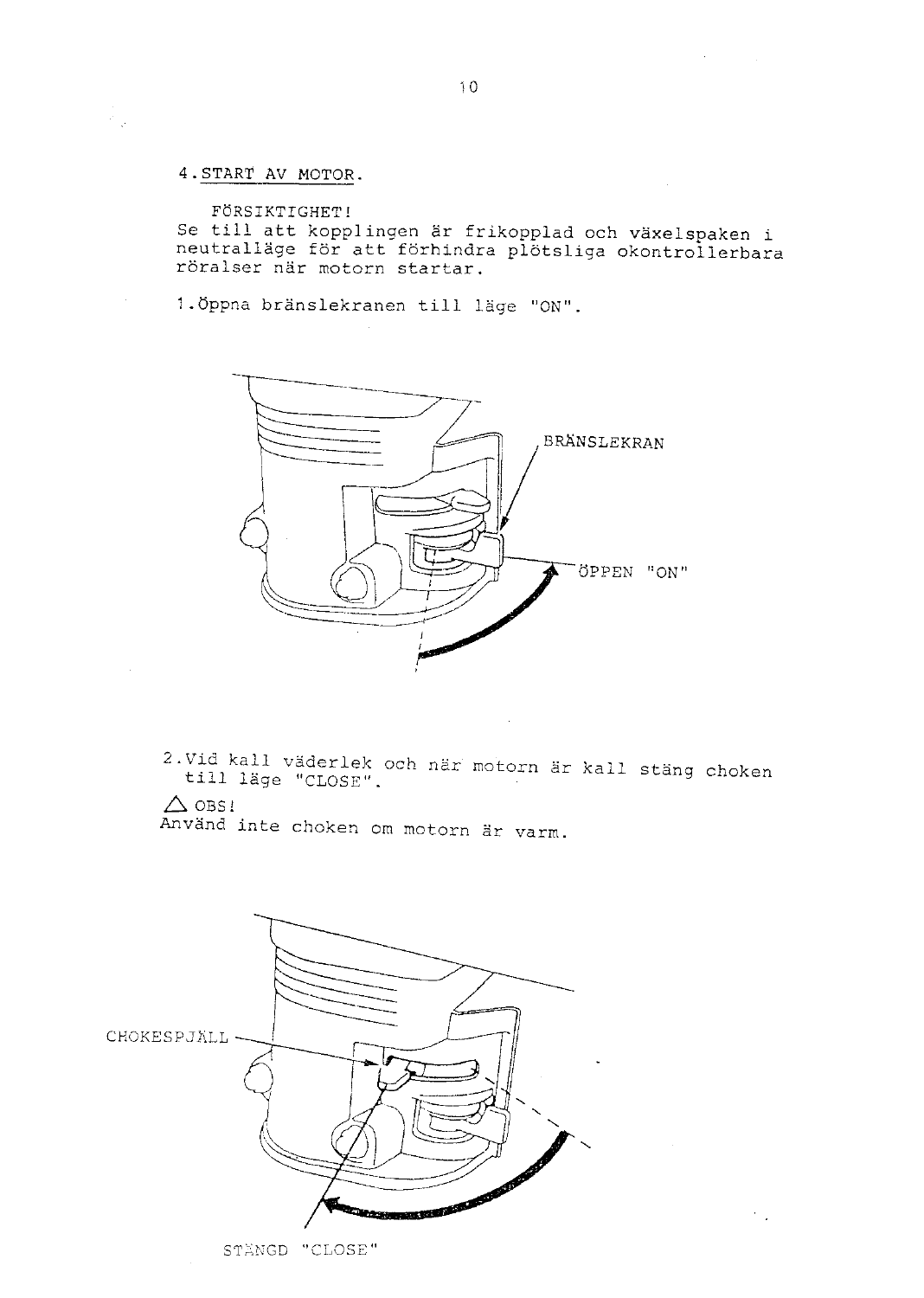4. START AV MOTOR.

 $\sim$   $\sim$ 

3. Vrid motorströmbrytaren till läge "ON".



 $\chi^2/\chi^2$ 

4. För gasreglaget till läge "START".



F560

 $\label{eq:2.1} \begin{split} \mathcal{L}_{\text{max}}(\mathcal{L}_{\text{max}}) = \mathcal{L}_{\text{max}}(\mathcal{L}_{\text{max}}) \mathcal{L}_{\text{max}}(\mathcal{L}_{\text{max}}) \mathcal{L}_{\text{max}}(\mathcal{L}_{\text{max}}) \mathcal{L}_{\text{max}}(\mathcal{L}_{\text{max}}) \mathcal{L}_{\text{max}}(\mathcal{L}_{\text{max}}) \mathcal{L}_{\text{max}}(\mathcal{L}_{\text{max}}) \mathcal{L}_{\text{max}}(\mathcal{L}_{\text{max}}) \mathcal{L}_{\text{max}}(\mathcal{L}_{\text{max$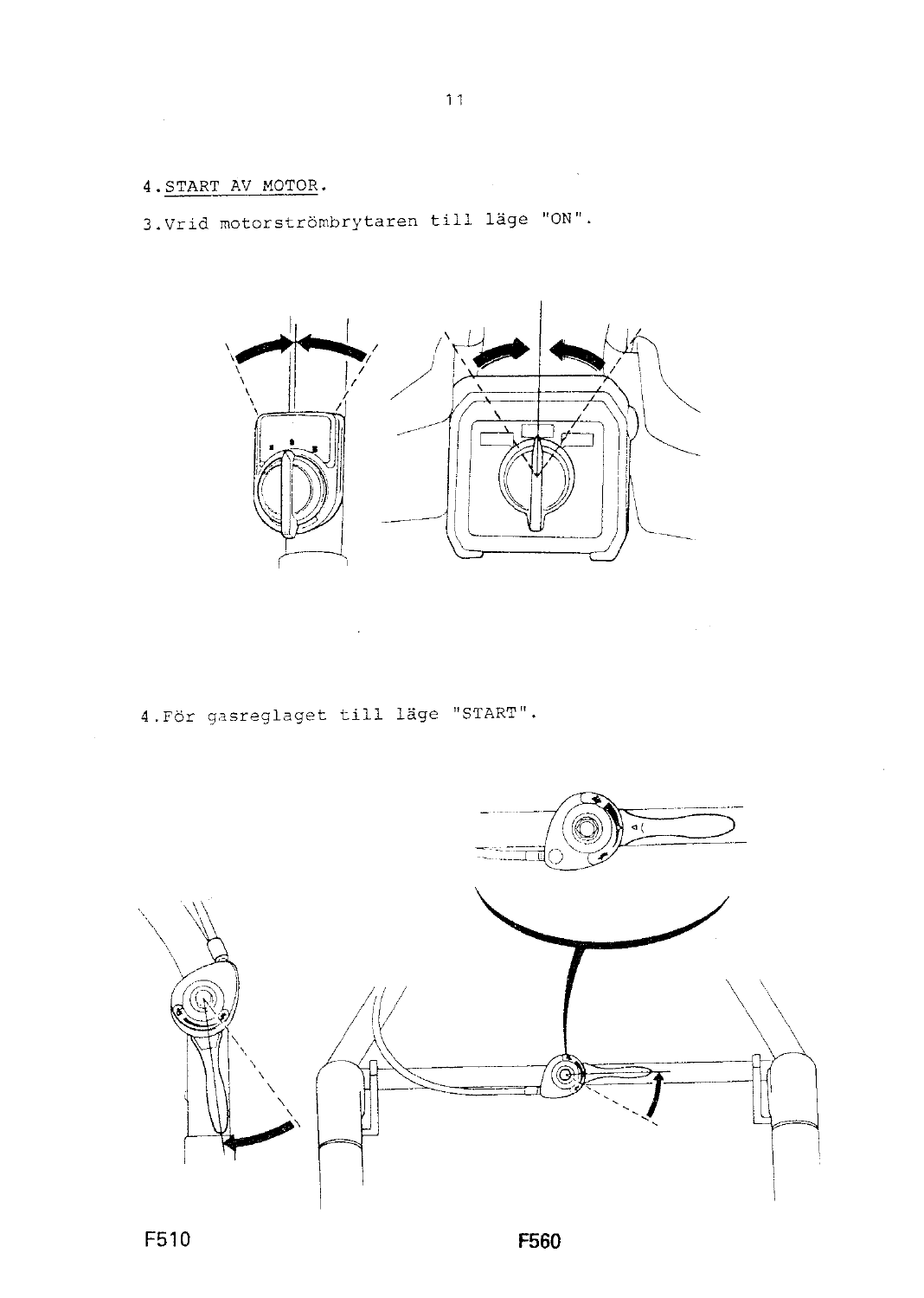4.START AV MOTOR.  $\sim 10^{-1}$ 

5. Drag sakta i starthandtaget tills ett motstånd känns, därefter kraftigt och snabbt.

### $\triangle$  FÖRSIKTIGHET!

Släpp ej tillbaka starthandtaget utan för det tillbaka<br>till sitt viloläge för att förhindra skador på startapparaten.



6.Varmkör motorn några minuter. Om choken använts för att starta motorn förs den gradvis tillbaka till sitt öppna läge ("OPEN").

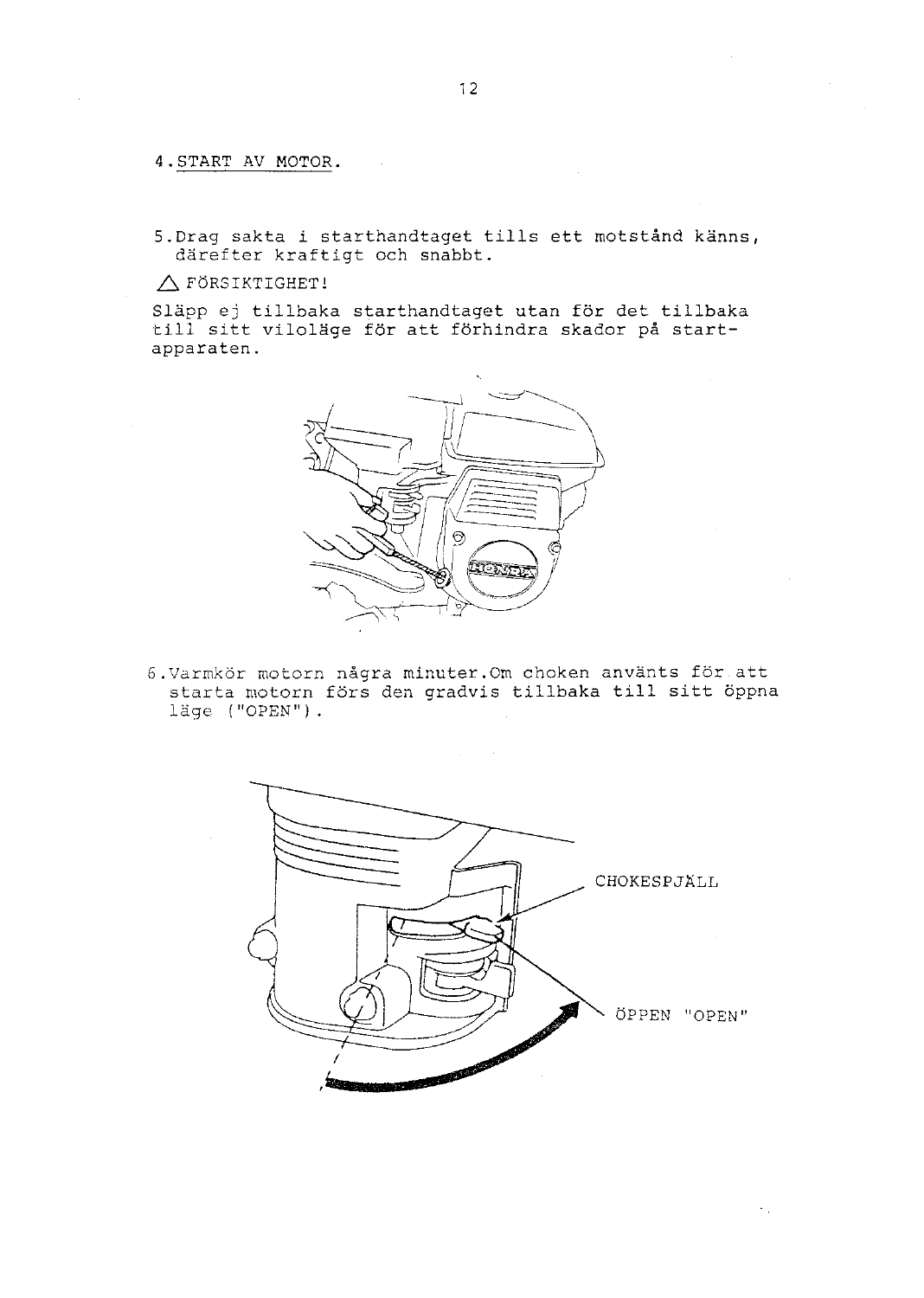4. START AV MOTOR.

KÖRNING PÅ HÖGA HÖJDER.

På hög höjd kommer standardförgasarens bränsleblandning att vara för riklig. Prestandan kommer att minska och bränsleförbrukningen att öka. Höga höjd-prestandan kan förbättras genom att montera ett mindre huvudmunstycke i förgasaren och finjustera tomgångsinställningen. Om motorn kontinuerligt används på högre höjd än 1800 meter över havet (6000 fot) låt Din aktoriserade återförsäljare utföra dessa modifieringar.

Även med rätta munstycket kommer motoreffekten att minska med 3,5% för var 300:e meter (1000 fot). Effektförlusten är större om inte dessa modifieringar blir gjorda.

A FÖRSIKTIGHET!

Körning av motorn på en höjd lägre än förgasaren är justerad för kan resultera i minskad effekt, överhettning och allvarliga motorskador genom den "magra" bränsleblandningen.

 $\hat{\tau}_1$  ,  $\hat{\tau}_2$  , and therefore  $\hat{\tau}_1$  ,  $\hat{\tau}_2$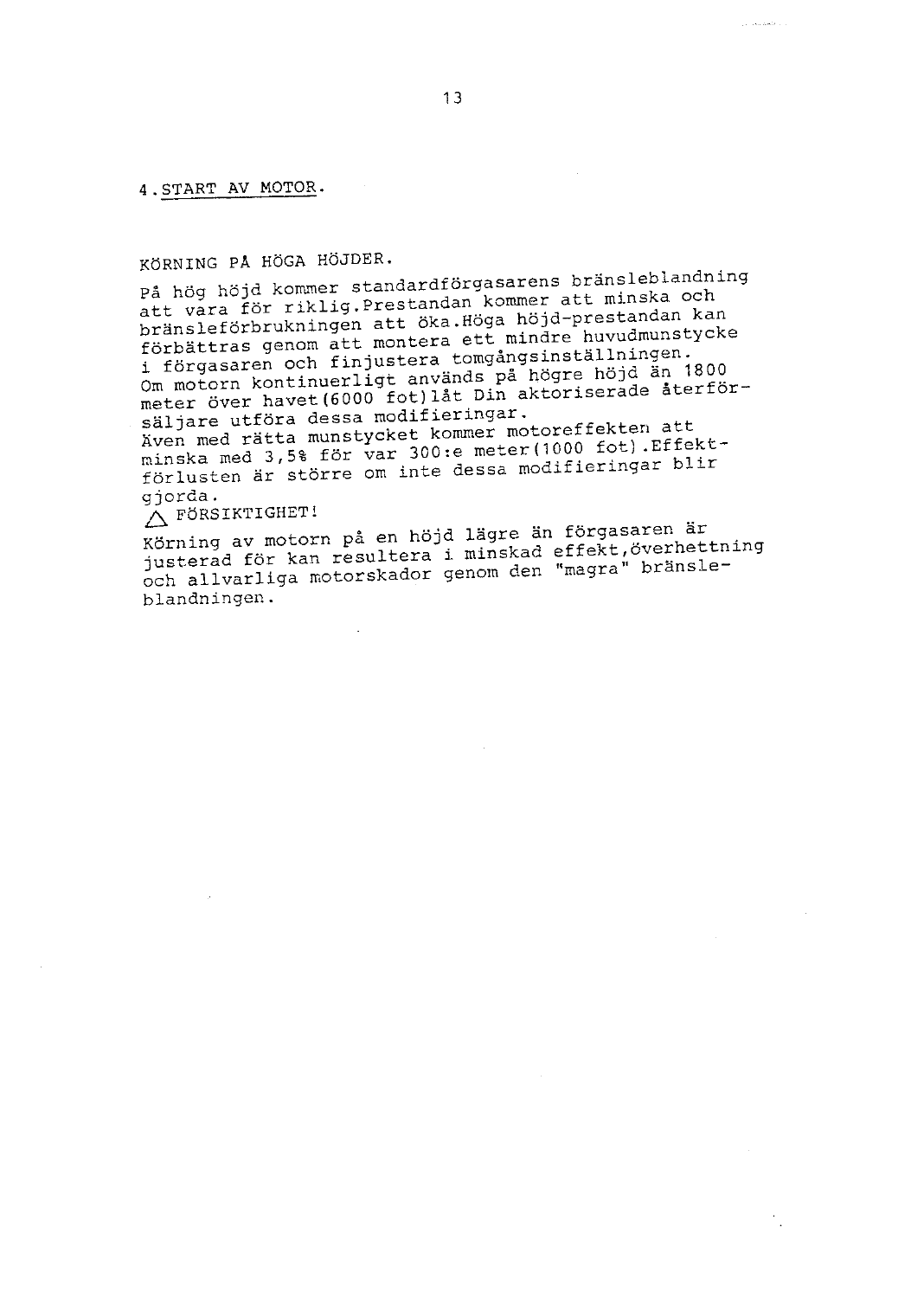1. Styret kan vinklas i fyra olika lägen åt vardera hållet. För justering för låsspaken uppåt och vrid<br>styret till önskad position. Dra därefter fast styret med låsspaken.

1.LASSPAK





- 2. När styret vrids till vänster skall även växelspaken "flyttas"för att inte sitta i vägen för styret. Lyft upp växelspaken och för den till vänster.
- 2.STYRE
- 3. VAXELSPAK
- 4. VÄXELLÄGESINDIKATOR

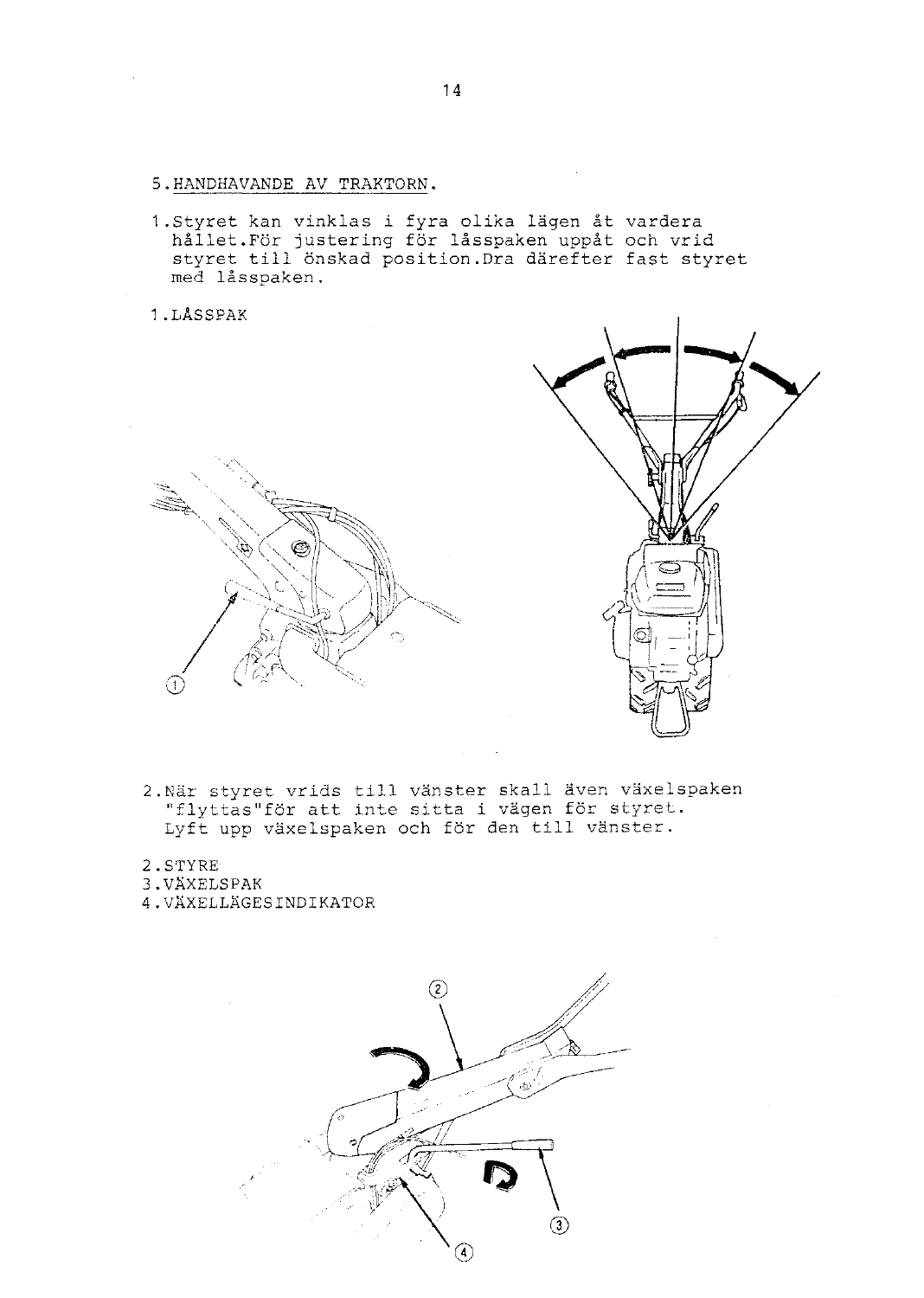$\triangle$  OBS!Se till att dra fast styrets låsbult ordentligt, när traktorn används under "svåra"driftsförhållanden, eller när styret mycket sällan ställs/vinklas.

5.LÅSBULT



### 2. VÄNDNING AV STYRET.

Vid användning av något tillbehör monterat i det bakre<br>redskapsfästet kan styrhandtaget vändas 180 grader i enlighet med följande.

1. Lyft upp låsspaken och vrid styret moturs. Se till att styret kommer i rätt läge.

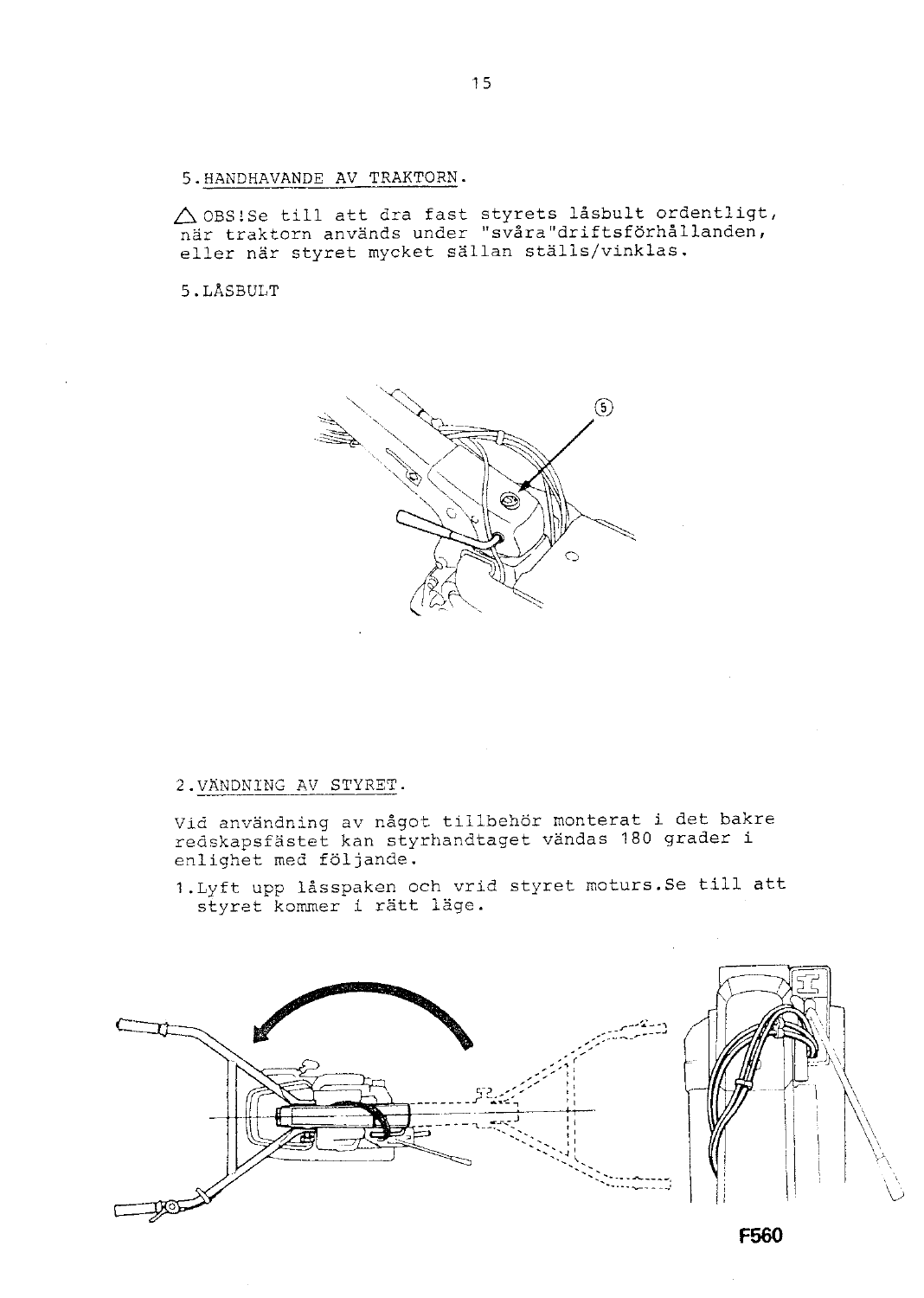VÄNDNING AV STYRET.

2. Lyft upp växelspaken och vrid den moturs. Med växelspaken i omvänt läge kan 4 växlar utnyttjas, 2 framåt och 2 bakåt.

1. FRAMÅT

2. BAKAT





3. (Gäller endast F-560) Ta bort låsnålarna och axlarna som<br>håller styrbromshandtagen, och låt dessa byta plats på styret. Om inte detta görs kommer traktorn att svänga i fel riktning när någon av styrbromsarna aktiveras.

1.LASNAL 2. PINNE/AXEL



16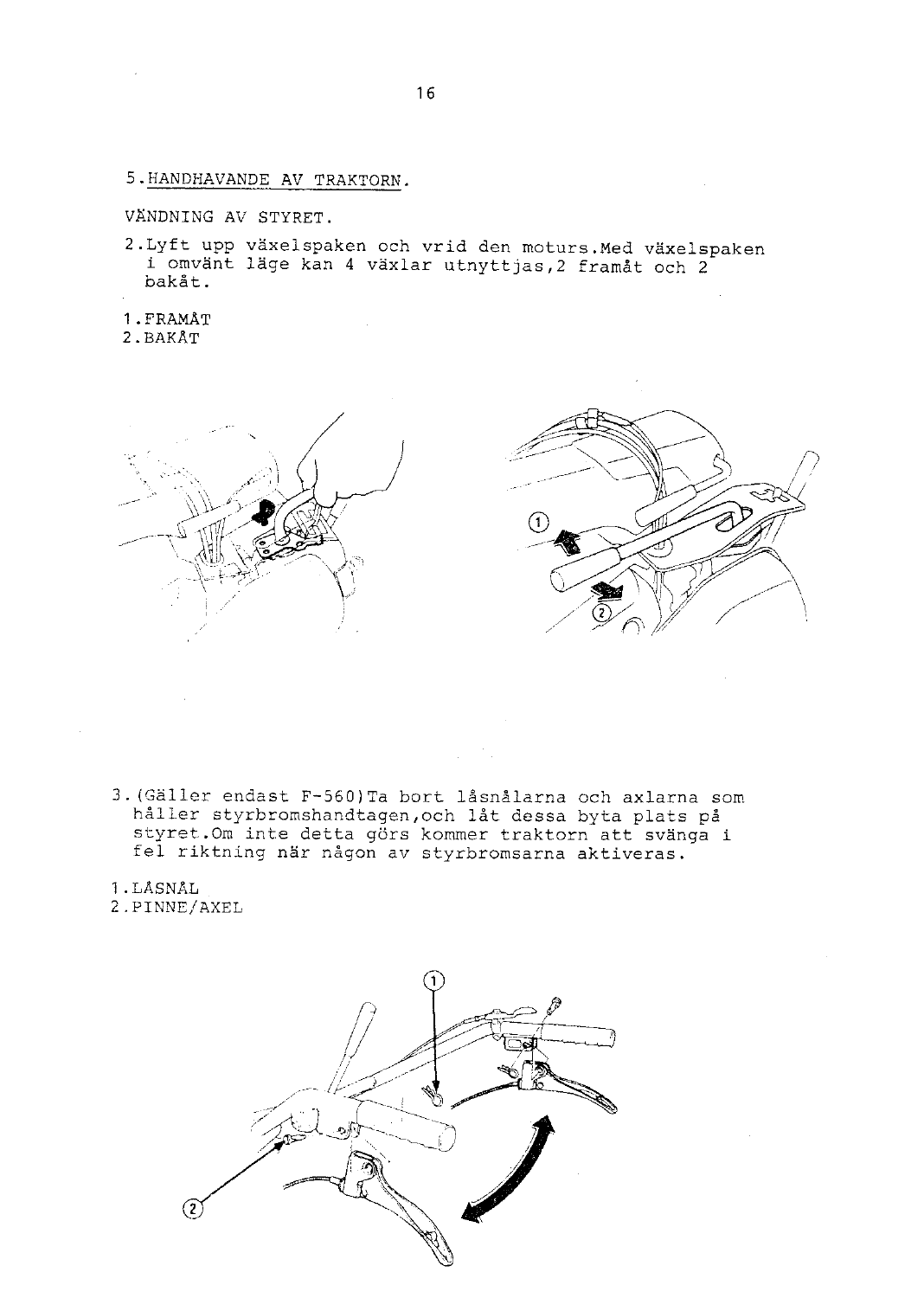3. HÖJDINSTÄLLNING AV STYRET.

Handtaget kan ställas in i höjdled för att passa förare och aktuella arbetsförhållanden. A FÖRSIKTIGHET! Innan justering skall göras parkera traktorn på ett jämnt

underlag för att förhindra att traktorn tippar framåt eller bakåt.

För att justera höjdinställningen lossa låsmuttern, välj rätt inställning och lås fast styret med låsmuttern.

1. LÅSMUTTER.



4. KOPPLINGEN.

Kopplingen överför och frikopplar motoreffekten till växellådan.

 $F - 510$ .

När kopplingen hålls intryckt, är kopplingen aktiverad och kraften överförs från motor till växellåda. När handtaget släpps, kopplingen frikopplad och ingen kraft överfors. Kopplingen fungerar som ett "dödmansgrepp", tappar Du handtaget så stannar traktorn.

1. KOPPLINGSHANDTAG 2. AKTIVERAD 3. FRIKOPPLAD

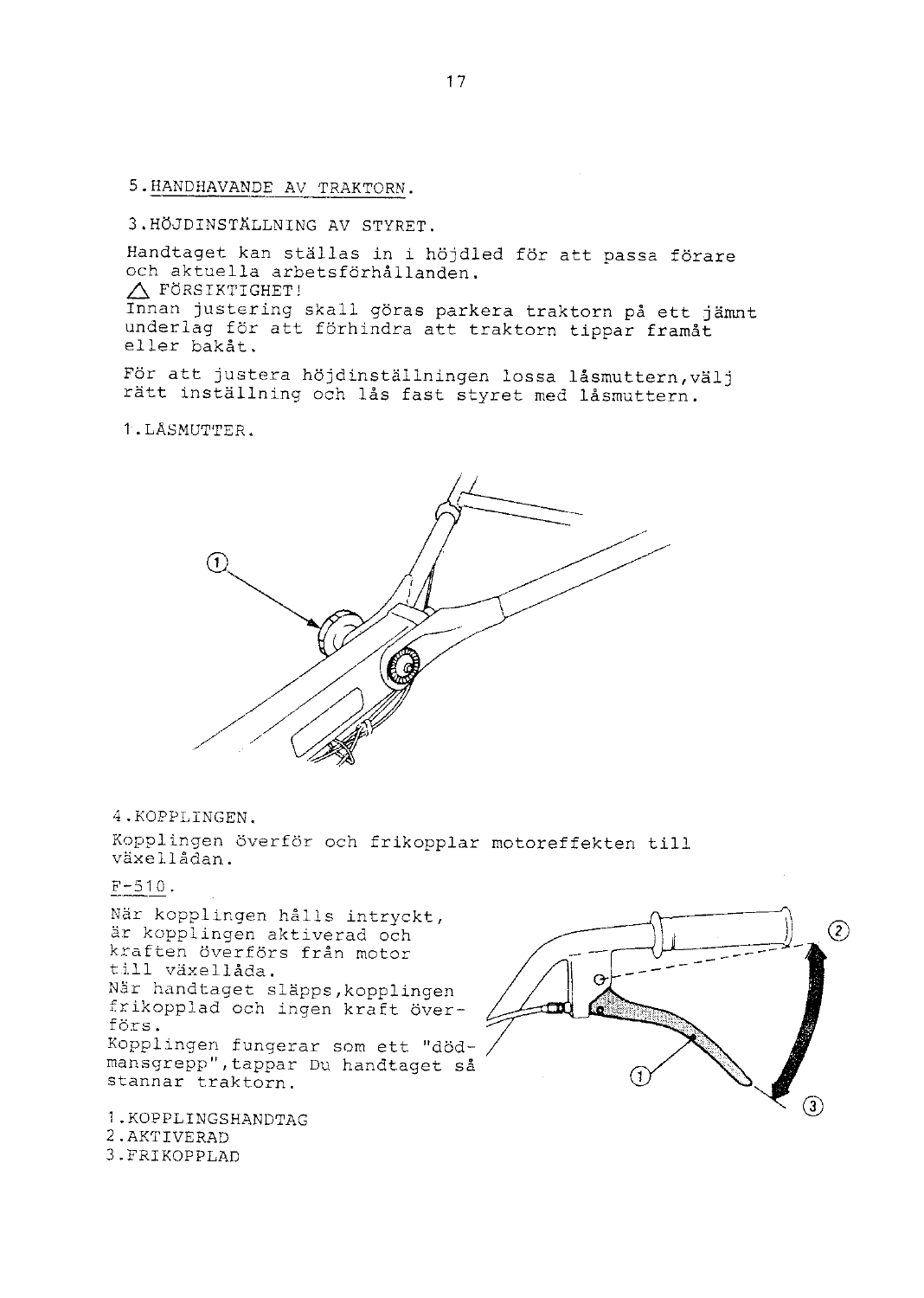4. KOPPLINGEN.

 $F - 560.$ 

När kopplingen hålls nertryckt är kopplingen aktiverad och kraften överförs från motor till växellåda. När kopplingshandtaget släpps, är kopplingen frikopplad och ingen kraft överförs. Kopplingen kan aktiveras genom att båda (vänster och höger) handtagen hålls nertryckta samtidigt eller genom att antingen vänster eller höger handtaget hålls nertryckt.<br>Kopplingshandtagen fungerar som ett "dödmansgrepp", tappar Du något/båda handtagen så stannar traktorn.

1. KOPPLINGSHANDTAG 2. AKTIVERAD 3. FRIKOPPLAD

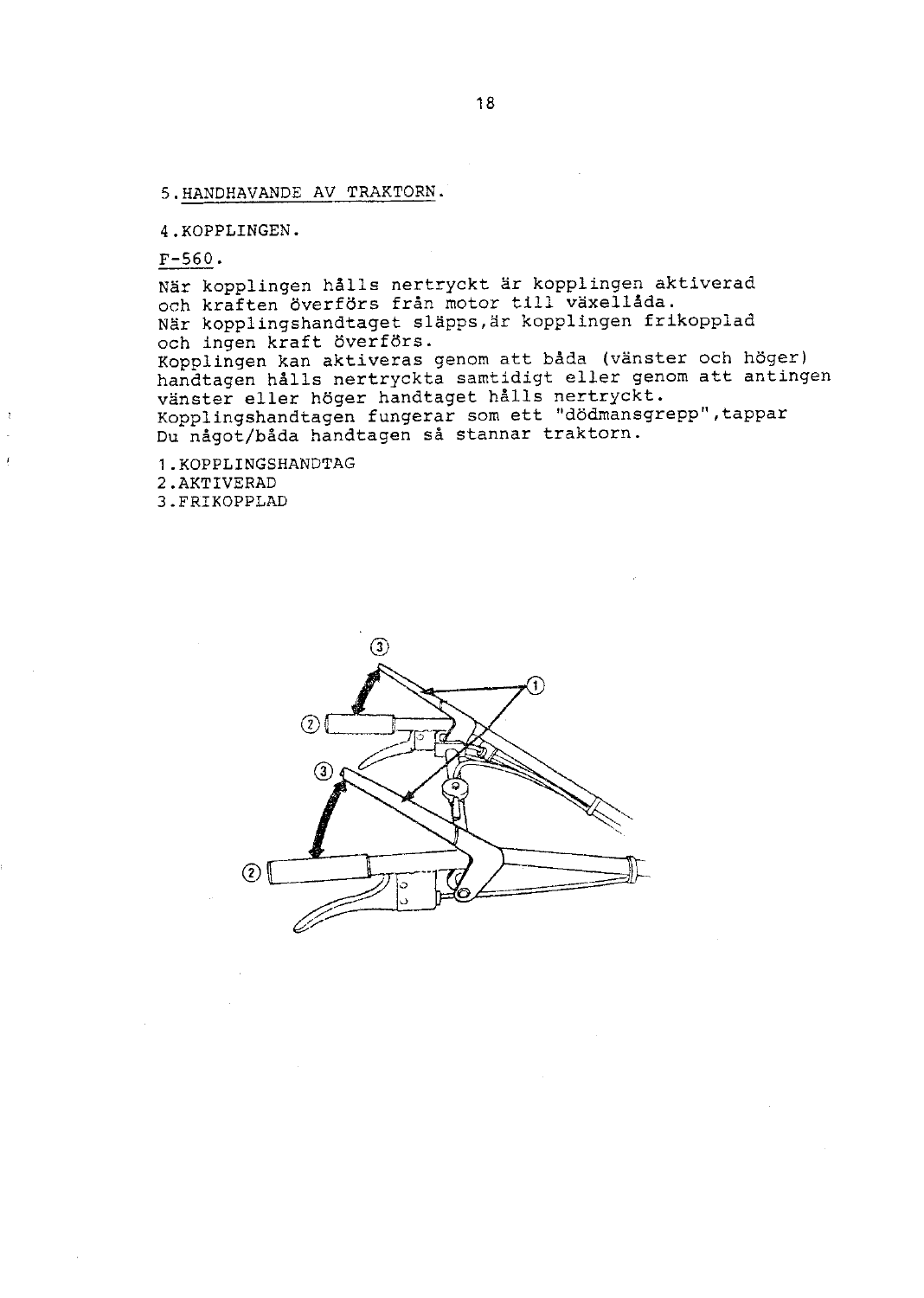5.STYRKOPPLINGAR.

Gäller endast F-560. Styrkopplingarna används för att svänga traktorn till höger eller vänster. För att svänga till höger trycks det högra styrkopplingshandtaget in. För att svänga till vänster trycks det vänstra handtaget in.  $\triangle$  VARNING!

- · Reducera motorvarvet före Du använder någon av styrkopplingarna.
- · Använd aldrig styrkopplingarna när Du har en vagn tillkopplad.
- · Undvik att använda styrkopplingarna när Du kör uppresp.nedför en slänt.
- · Om styrkopplingarna används när en vagn är tillkopplad måste detta ske med yttersta försiktihet och omdöme då detta kan vara farligt.
- 1. HÖGER STYRKOPPLING

2. VÄNSTER STYRKOPPLING

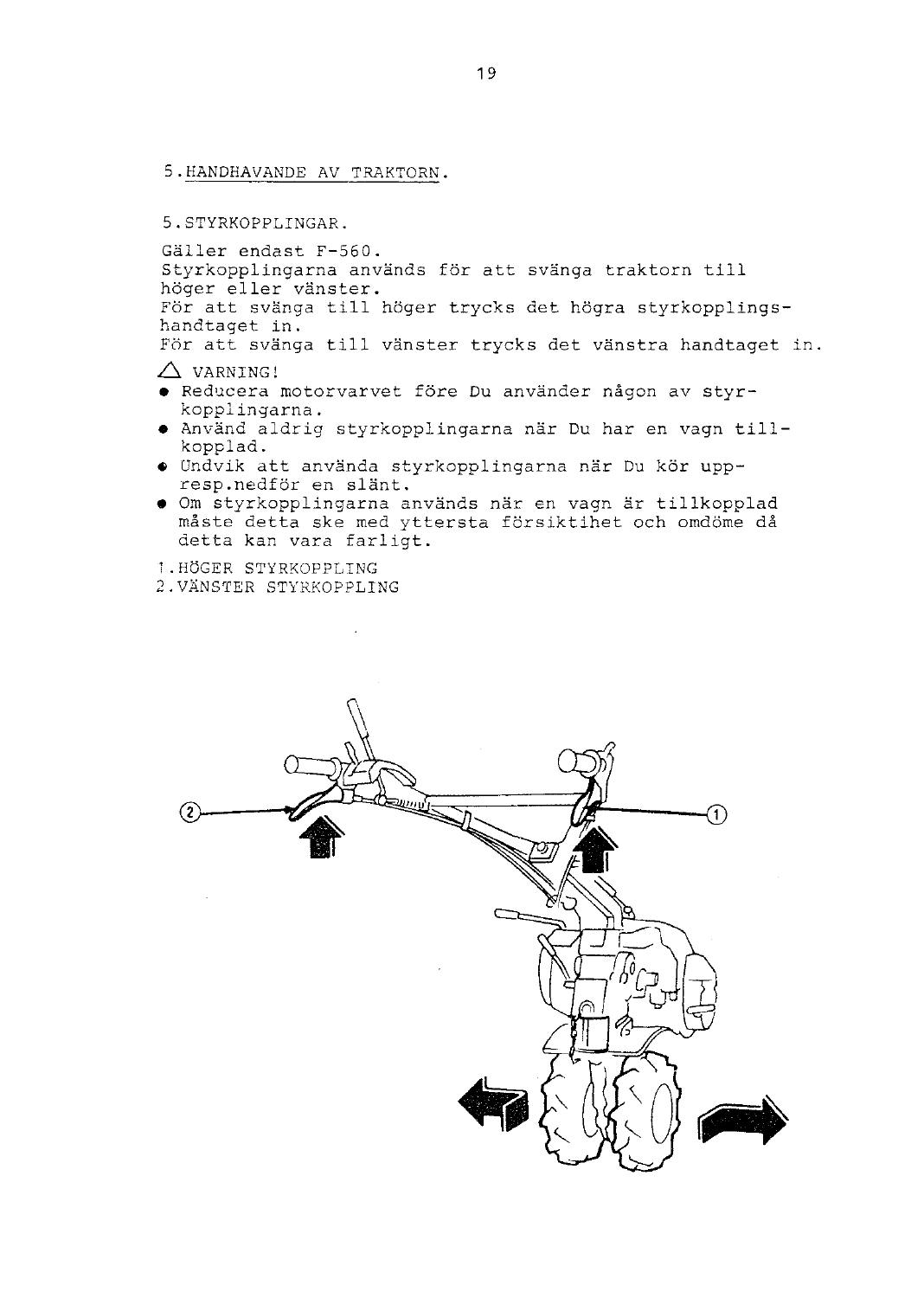6. VÄXLING

Växellådan har tre växlar framåt och en bakåt. Med hjälp av tillsatsväxeln hög och låg erhålles totalt 6 växlar framåt och 2 bakåt.

3. VÄXELSPAK

4. "HÖG/LÅG"-VÄXELSPAK



VÄXLING

1. För gasreglaget till tomgångsläget. 2. Frikoppla motorn. 3. Välj och lägg i önskad växel.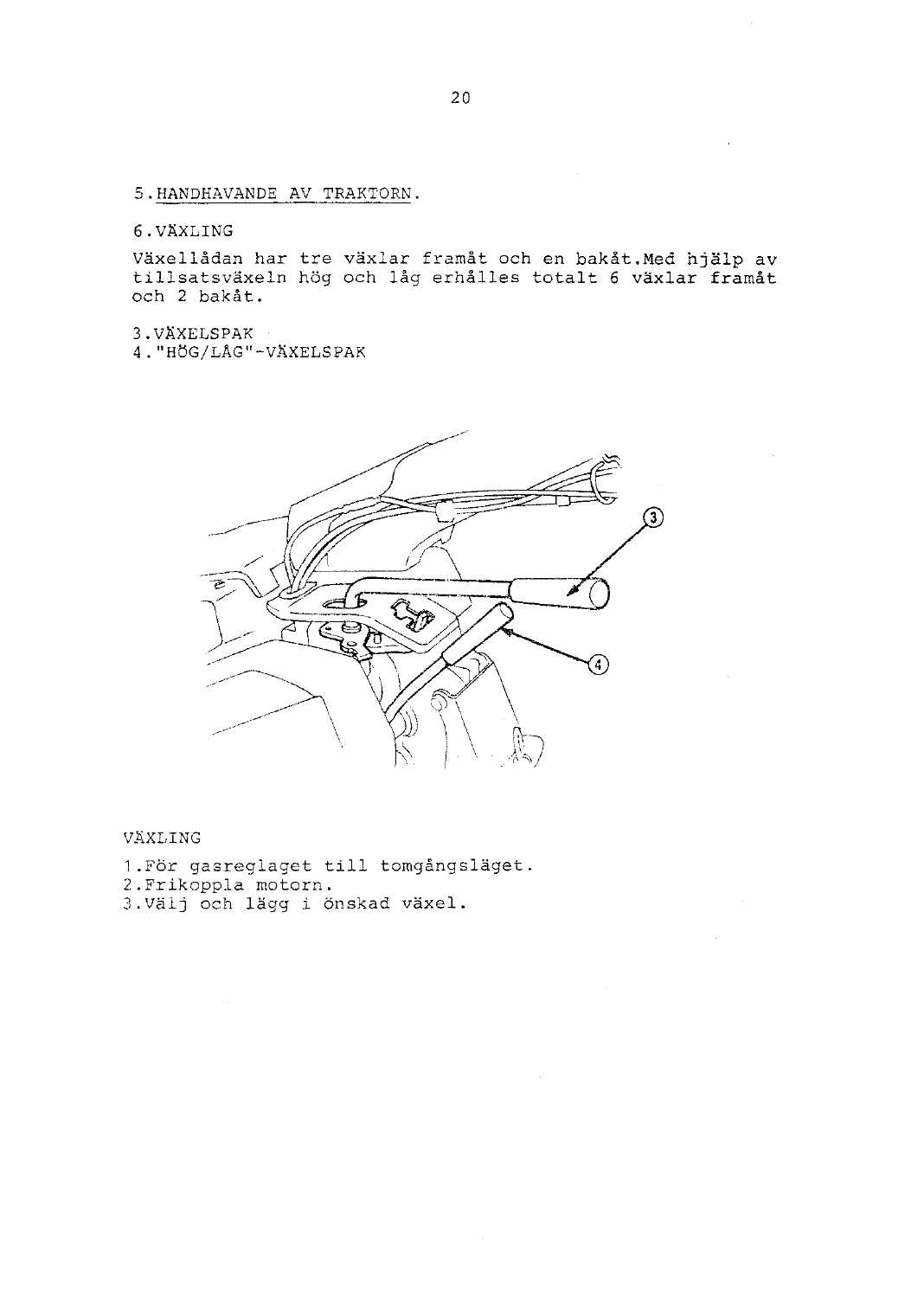7. KRAFTUTTAG P.T.O. (POWER TAKE OFF)

Traktorns kraftuttag används normalt för drift av t.ex. slåtteraggregat och bakmonterat fräsaggregat men kan även användas för stationär drift av ex.vis vattenpump, winch etc.

Ta bort de tre bultarna som håller skyddskåpan.

 $\land$  VARNING!

- · Vid användning för stationärt bruk skall växelspaken stå i sitt neutralläge.
- · Kör aldrig traktorn utan skyddskåpan monterad när kraftuttaget ej används.

1.BULT 6 MM 2.KRAFTUTTAG P.T.O. 3. SKYDDSKÅPA



ELUTTAG (GÄLLER ENDAST F-560)

Traktorn är försedd med ett eluttag 12 volt 50 watt växelström som kan användas för belysning. Belysningen ingår ej som standard i leveransen.

1.ELUTTAG 12V50W

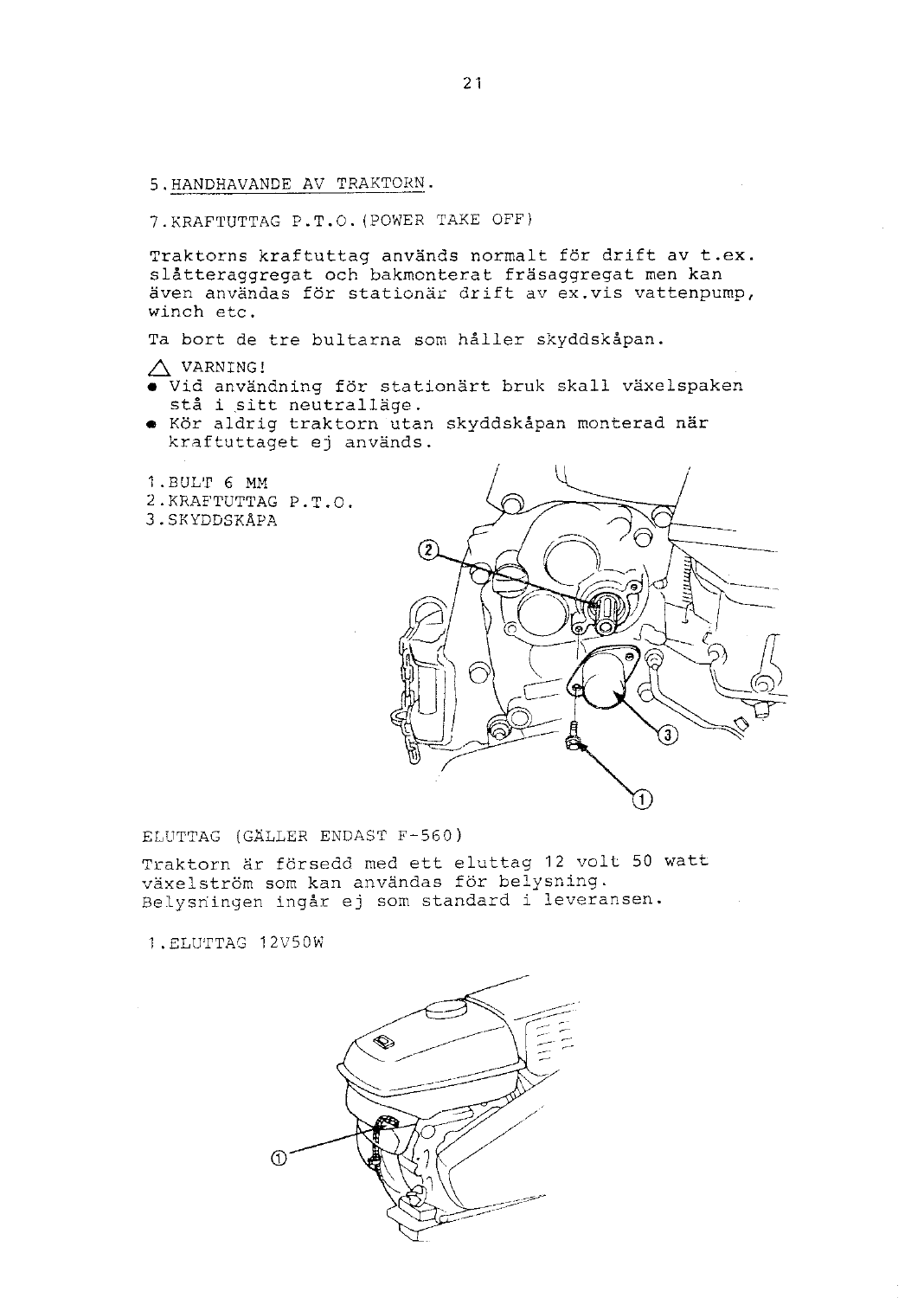- 6.STOPP AV MOTOR.
- 1. För typ F-510 förs gasreglaget helt till höger. (Tomgångsläge) För typ F-560 för gasreglaget mot Dig. (Tomgångsläge)



2. Vrid motorströmbrytaren till läge "OFF".



3. Stäng bränslekranen ("OFF").

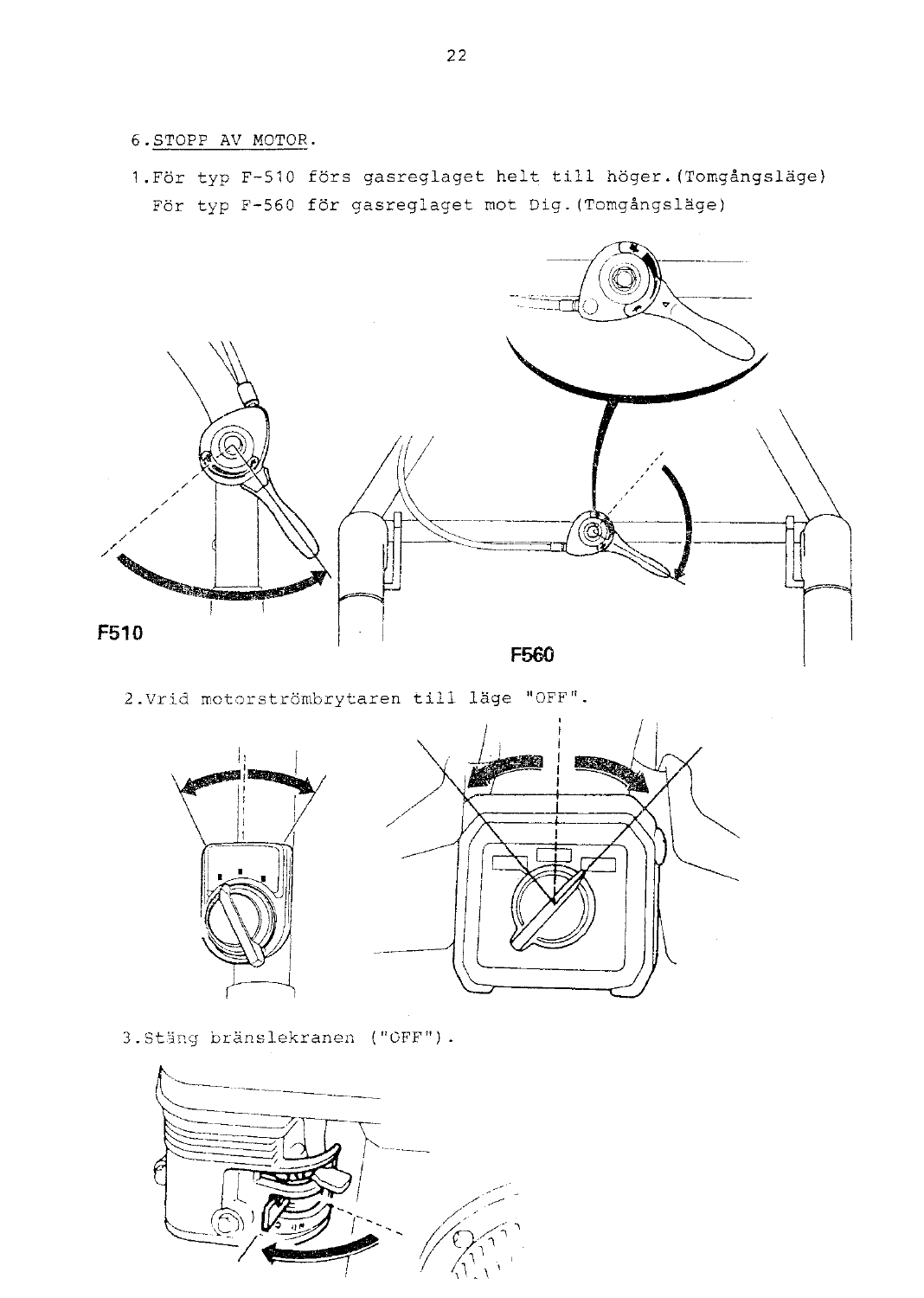Regelbunden kontroll och justering av traktorn innebär de bästa tänkbara driftsförhållanden och förhindrar att småfel övergår i större reparationer.

Sköt om maskinen regelbundet enligt nedanstående tabell.  $\triangle$  VARNING!

Stäng av motorn före varje serviceingrepp. Om motorn måste vara igång sörj för god ventilation. Avgaserna innehåller giftig koloxid.

 $\triangle$  FÖRSIKTIGHET!

Använd endast Honda original reservdelar. Användning av "pirat"-delar kan förstöra maskinen.

UNDERHÅLLSSCHEMA.

| ATGARD                          | TIDSPERIOD I TIMMAR               |  |
|---------------------------------|-----------------------------------|--|
|                                 | 50 100<br>20<br>300               |  |
| Motorolja kontroll och påfylln. | DAGLIGEN                          |  |
| Motorolja/byte                  | ●                                 |  |
| Växellådsolja kontroll/byte     | G E N<br>AGLI<br>D                |  |
| Luftfilter rengöring            | $\bullet^{\star}$                 |  |
| Kilrep/justering                | $\bullet$                         |  |
| Tändstift rengöring/justering   |                                   |  |
| Bensinfilter rengöring          |                                   |  |
| Kopplingswire justering         | e                                 |  |
| Styrbromswire justering (F-560) |                                   |  |
| Dödmansgrepp kontroll           | IGEN<br>A<br>D<br>G<br>Ŀ          |  |
| Gasreglagewire justering        | ۰                                 |  |
| Ventilspel kontroll             | .**                               |  |
| Bränsletank med sil rengöring   | $e^{**}$                          |  |
| Bränsleslangar kontroll/byte    | R<br>Α<br>N<br>Α<br>T<br>- P<br>N |  |

\*Rengör luftfiltret oftare vid körning i dammig miljö.

\*\*Dessa punkter bör servas av en aktoriserad Honda verkstad om inte föraren har nödvändiga kunskaper och tillgång till lämpliga verktyg.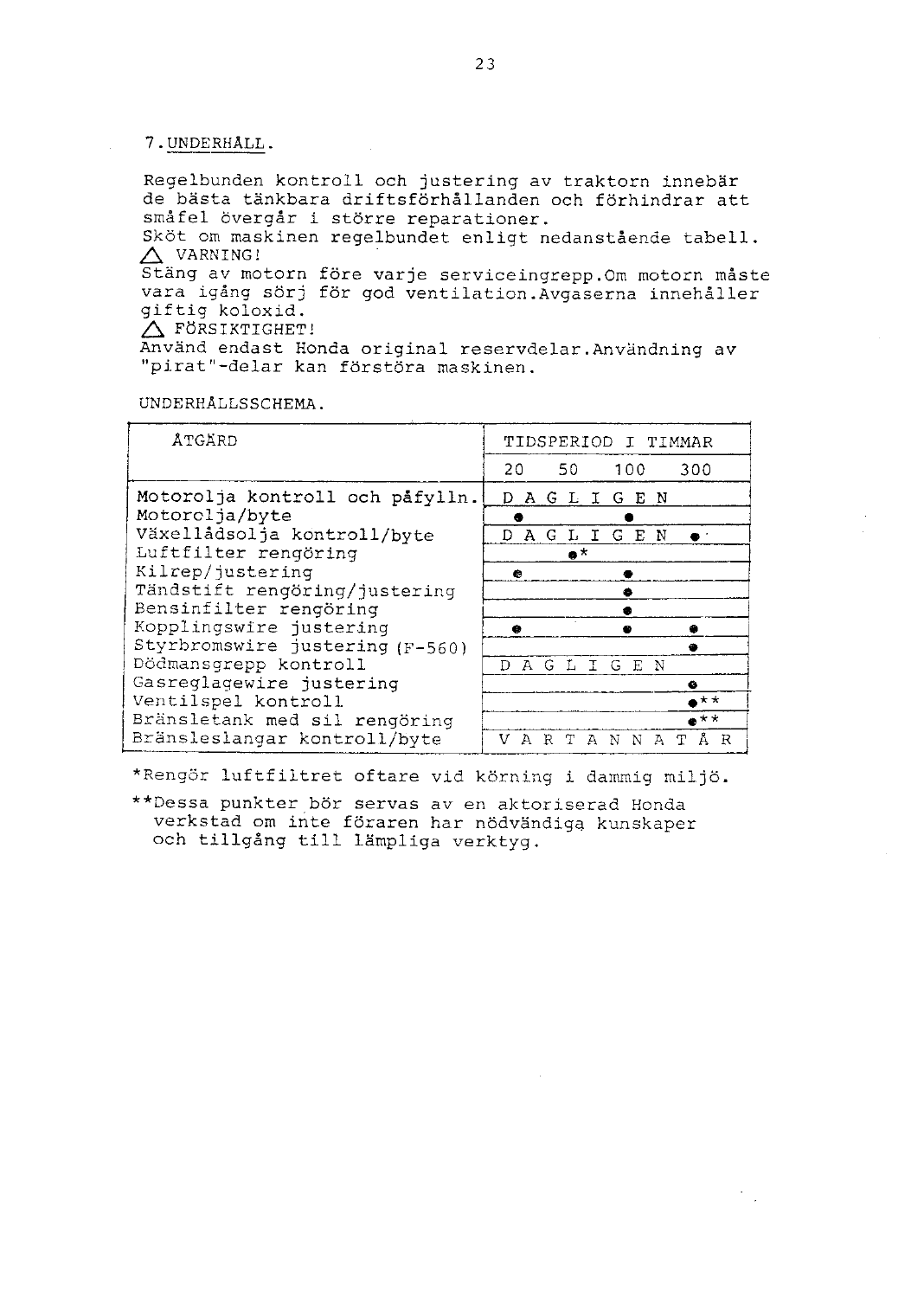1. OLJEBYTE/MOTOR.

Tappa ur oljan medan motorn fortfarande är varm för att underlätta och säkerställa en fullständig dränering. 1. Ta bort påfyllnings-och avtappningspluggarna. 2. Tippa traktorn framåt för att helt kunna tömma vevhuset. Sätt tillbaka avtappningspluggen och fyll på rekommenderad olja till rätt nivå och sätt tillbaka påfyllningslocket.

OLJEVOLYM: 0,6 liter.

1. AVTAPPNINGSPLUGG 2. PÅFYLLNINGSLOCK/OLJEMÄTSTICKA 3. OLJENIVÅ





2. OLJEBYTE/VÄXELLÅDA.

1. Placera traktorn på ett plant underlag.

- 2. Ta bort påfyllningslocket och avtappningspluggen samt töm ut oljan.
- 3. Sätt tillbaka avtappningspluggen. Fyll på rätt typ av olja och till rätt nivå. Sätt tillbaka påfyllningslocket.

OLJEVOLYM: 2,2 liter.

- 4. OLJEPÅFYLLNINGSLOCK
- 5.AVTAPPNINGSPLUGG

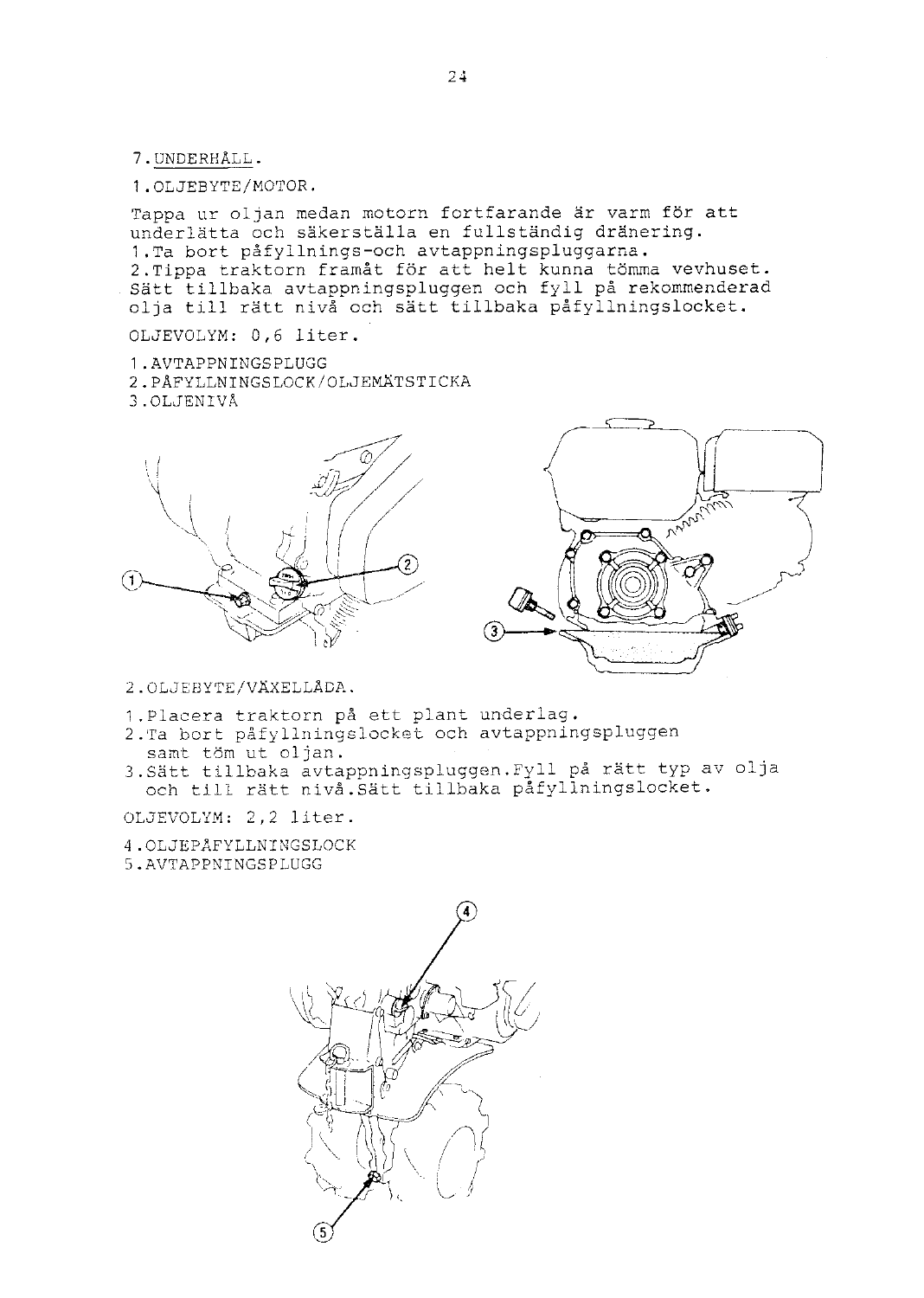$\triangle$  FÖRSIKTIGHET! Gammal motorolja kan förorsaka hudcancer vid upprepad och långvarig kontakt med huden. Även om detta ej är vanligen förekommande rekommenderas att Du tvättar händerna med tvål och vatten snarast efter Du varit i kontakt med gammal olja.  $\triangle$  OBS!

Omhänderta den gamla oljan enligt gällande föreskrifter. Vi föreslår att Du förvarar den i ett slutet kärl och för den tillbaka till det ställe Du köpt oljan. Kasta eller slå ej ut oljan i naturen.

 $\mathcal{L}_{\mathcal{A}}$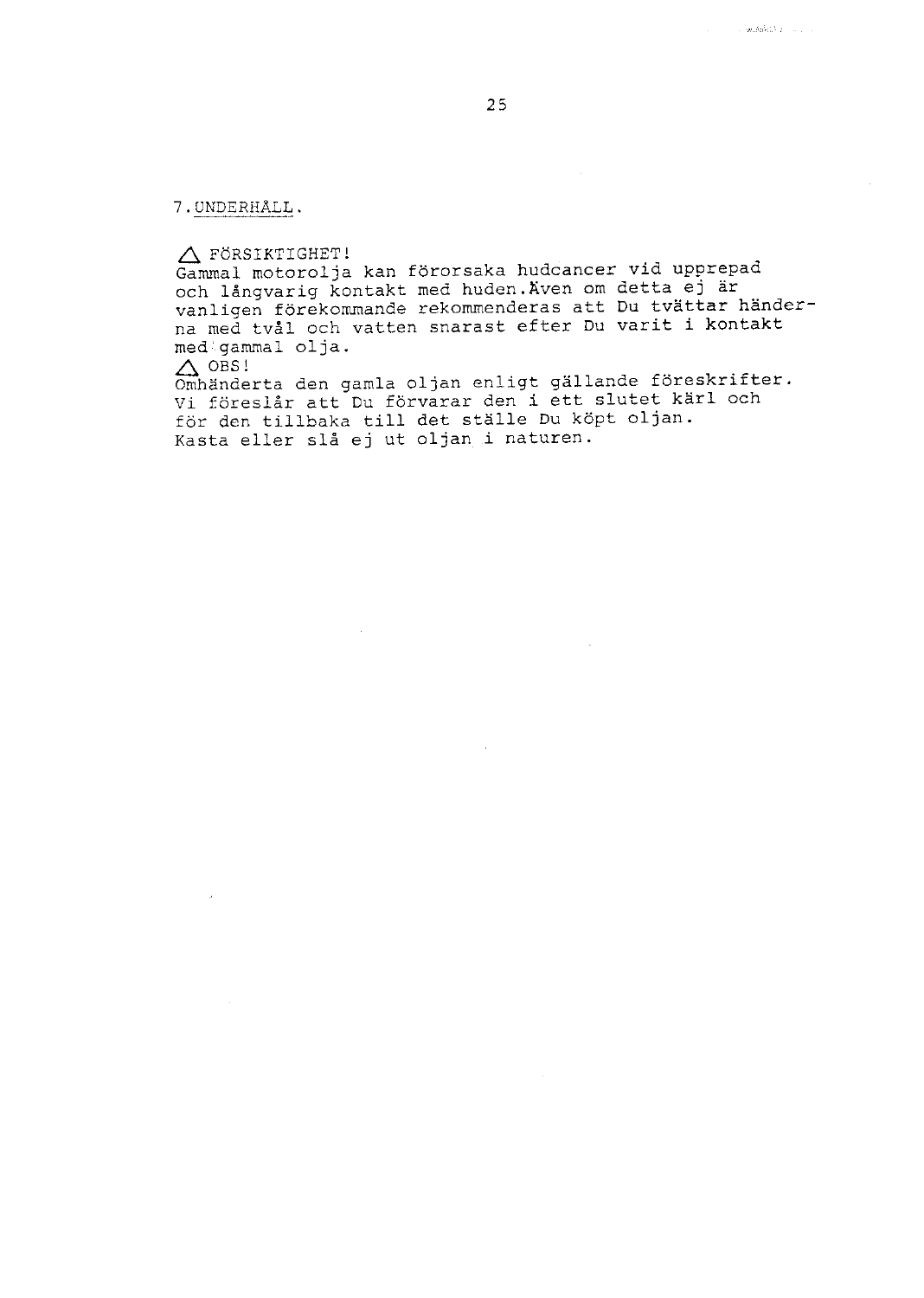3.RENGÖRING AV LUFTRENARE.

En smutsig luftrenare begränsar luftflödet till förgasaren. För att förebygga förgasarproblem, gör regelbundet ren luftrenaren.

Rengör oftare vid körning under extremt dammiga förhållanden.  $\triangle$  VARNING!

Använd aldrig bensin eller någon annan vätska med låg flampunkt för rengöring av filterinsatsen. En eldsvåda kan bli följden.

 $\triangle$  FÖRSIKTIGHET!

Kör aldrig motorn utan luftrenare. Ett snabbt motorslitage kan bli följden.

- 1. Ta bort fästmuttern och renarkåpan, lossa vingmuttern som håller filterinsatsen, lyft ur filtret och sära det åt. Kontrollera noggrant både pappersfiltret och skumgummifiltret samt byt om nödvändigt.
- 2. Skumqummifiltret tvättas lämpligen i en varm tvållösning, skölj och torka det ordentligt torrt. Eller tvätta det i en vätska med hög flampunkt och låt det torka. Doppa därefter filtret i en ren motorolja och "krama" ur överflödig olja. Motorn kan röka efter start om för mycket olja lämnas. kvar i filtret.
- 3. Pappersfiltret skakas lämpligen mot ett hårt underlag för att "skaka" ur smutsen, eller använd tryckluft och blås från insidan och ut. Försök aldrig att använda någon form av borste då detta kan förstöra filtret.  $\wedge$  OBS!



Pappersfiltret får aldrig tvättas i någon vätska.

1. SKUMGUMMIFILTER 2. PAPPERSFILTER

3. FÄSTMUTTER

26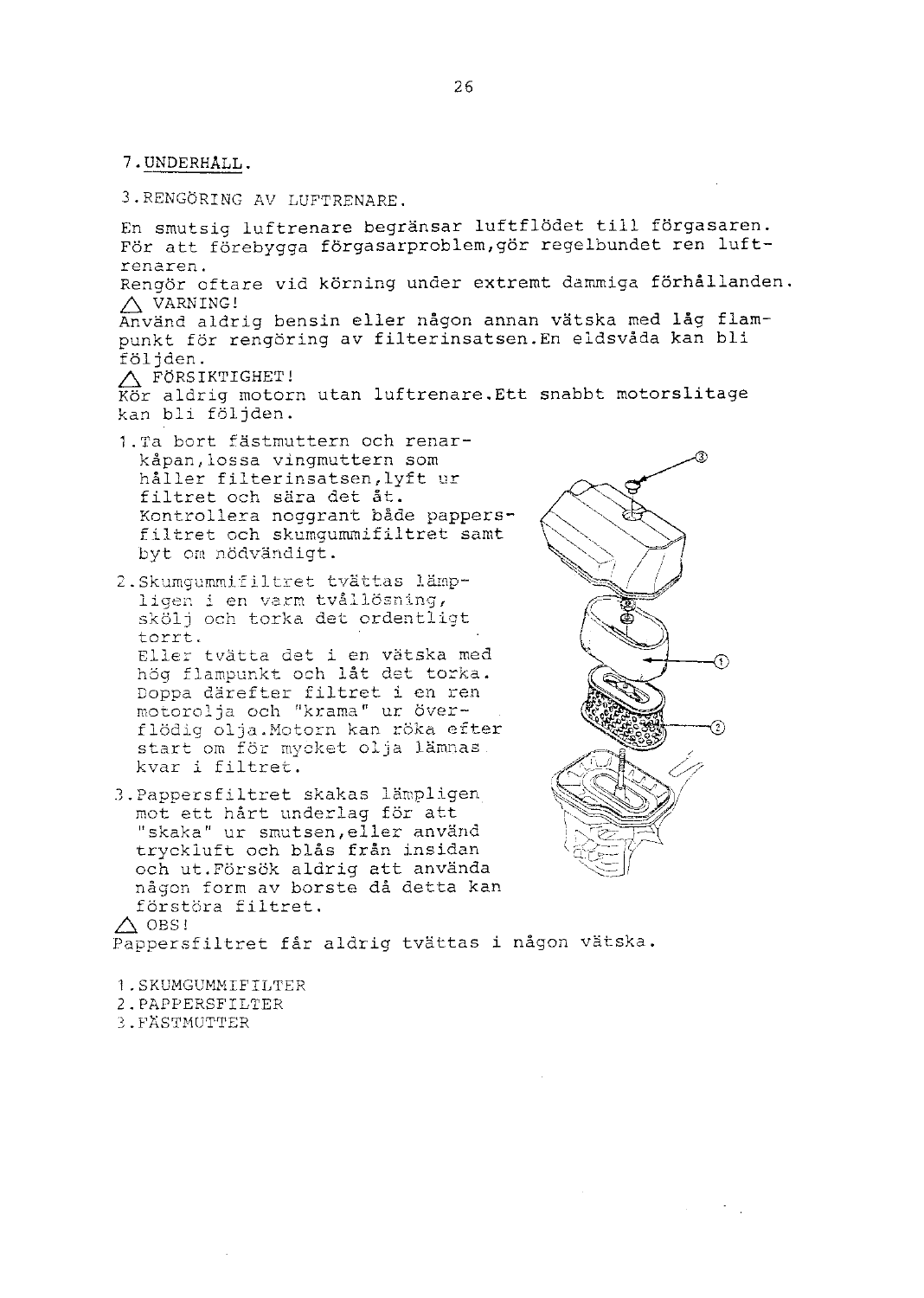RENGÖRING AV SLAMSAMLARE.

 $\triangle$  VARNING!

Bensin är ytterst eldfarligt och explosivt under vissa betingelser. Rök ej och se till att ingen öppen eld förekommer.

Vrid bränslekranen till läge "OFF" och ta bort slamsamlarkoppen med sin O-ring.

Tvätta de demonterade detaljerna och torka dem ordentligt före montering.

Sätt tillbaka koppen med sin O-ring, öppna bränslekranen och kontrollera att inget läckage förekommer.

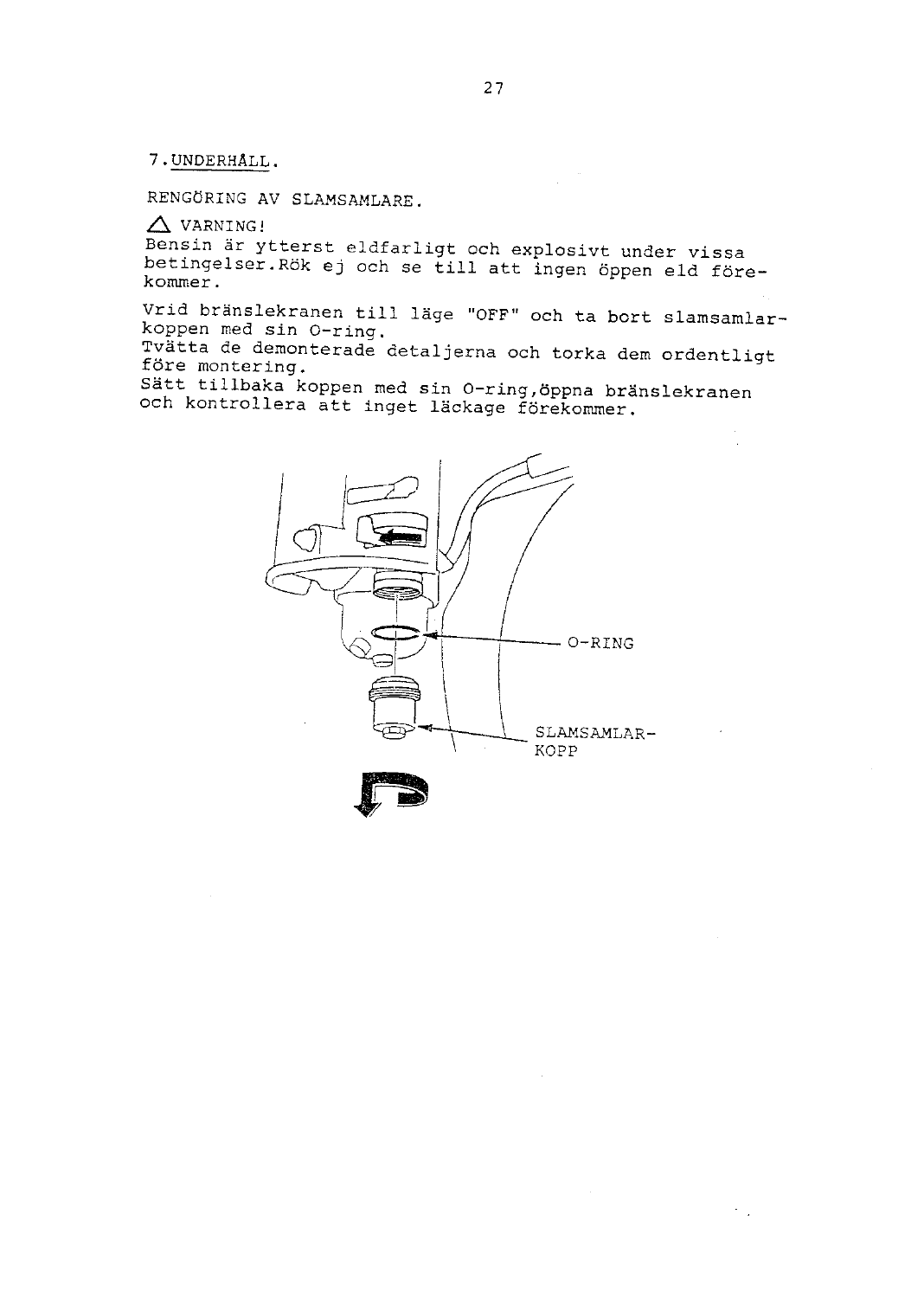TÄNDSTIFT.

Rekommenderade tändstift: BPR5ES (NGK)

 $W16EPR-U (ND)$ 

För att säkerställa en fullgod motorfunktion måste tändstiftet ha rätt värmetal, rätt tändstiftsgap samt vara fritt från föroreningar

1. Ta bort tändstiftsanslutningen.  $\triangle$  VARNING! Om motorn varit körd är ljuddämparen mycket varm. Var försiktig så att Du inte bränner Dig.



- 2. Inspektera tändstiftet visuellt. Kassera om isolatorn är spräckt. Rengör stiftet med en stålborste om stiftet skall återanvändas.
- 3. Kontrollera tändstiftsgapet med ett lämpligt bladmått. Gapet skall vara 0,7-0,8 mm. Justera om nödvändigt genom att försiktigt bocka sidoelektroden.



- 4. Se till att packningen sitter på stiftet och skruva i det för hand för att undvika skador på gängorna.
- 5. Om ett nytt stift monteras efterdra med hjälp av tändstiftshylsan ett halvt varv. Atermonteras det gamla stiftet efterdra 1/8-1/4 varv.

 $\triangle$  FÖRSIKTIGHET!

Tändstiftet måste vara ordentligt fastdraget, om ej kan stiftet bli mycket varmt och även förorsaka skador på motorn.

Använd aldrig ett felaktigt stift.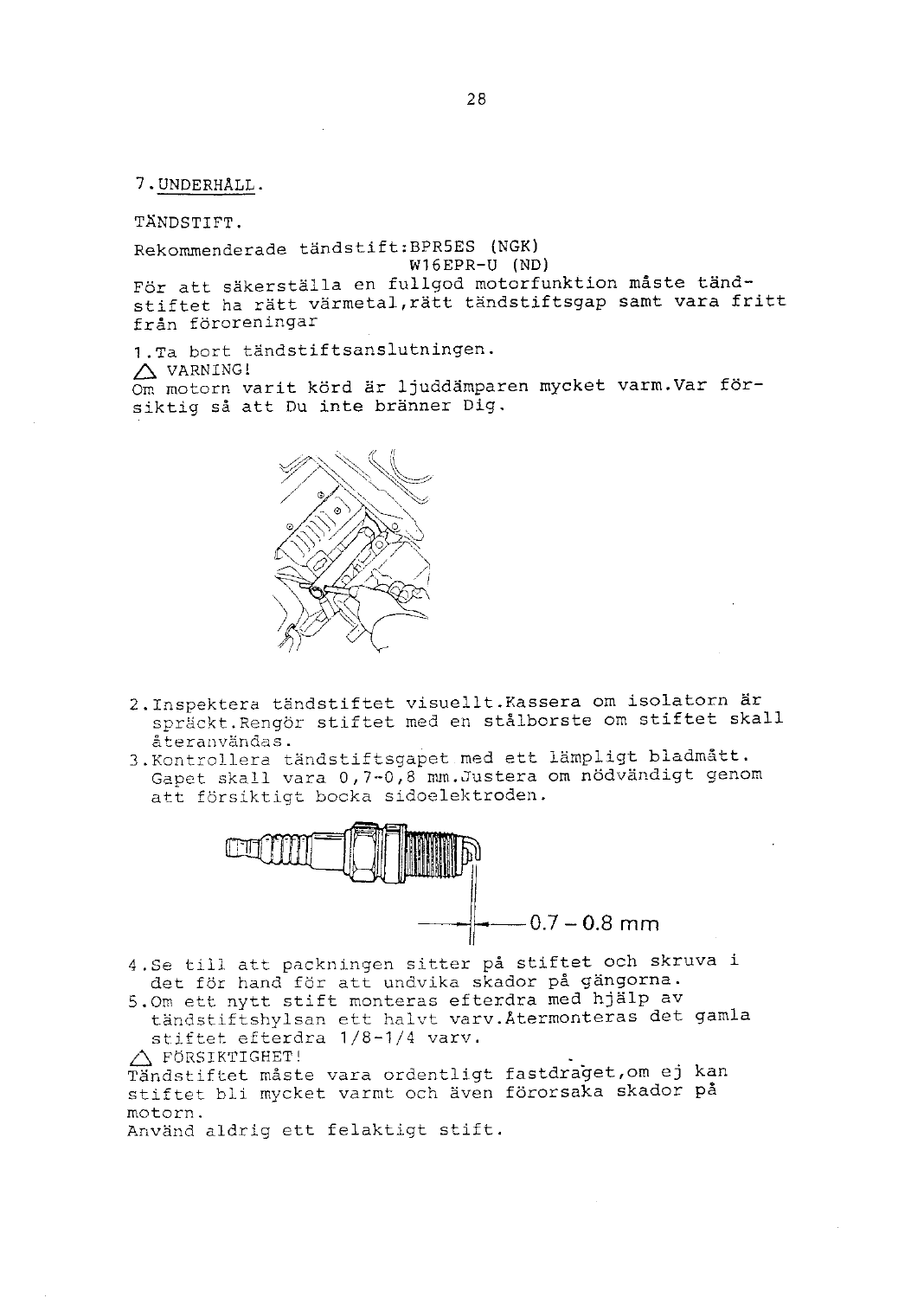6.JUSTERING AV KILREP.

1. Kilrepet måste ha rätt justering för att säkerställa en fullgod kopplingsfunktion. Rätt spänning skall vara 65-70 mm mätt vid spännrullen och med kopplingen i ingrepp. Se även till att kopplingshandtaget är rätt justerat.



2. För att justera lossa de fyra bultarna som håller motorn samt de fyra som håller motorstaget och flytta motorn framåt eller bakåt tills rätt spänning erhålls på kilrepet.  $\triangle$  OBS! Efter justering kontrolleras att de båda kilrepsskivorna är parallella med hjälp av en linjal eller dylikt.

1. FÄSTBULTAR/MOTOR 2. FÄSTBULTAR/MOTORSTAG



- 3. Lossa och justera samtliga remstopp i enlighet med bilden. Kopplingen skall vara i ingrepp vid justering.
	- 3.REMSTOPP
	- $4.2 4$  MM
	- $5.3 4$  MM
	- $6.2 4$  MM

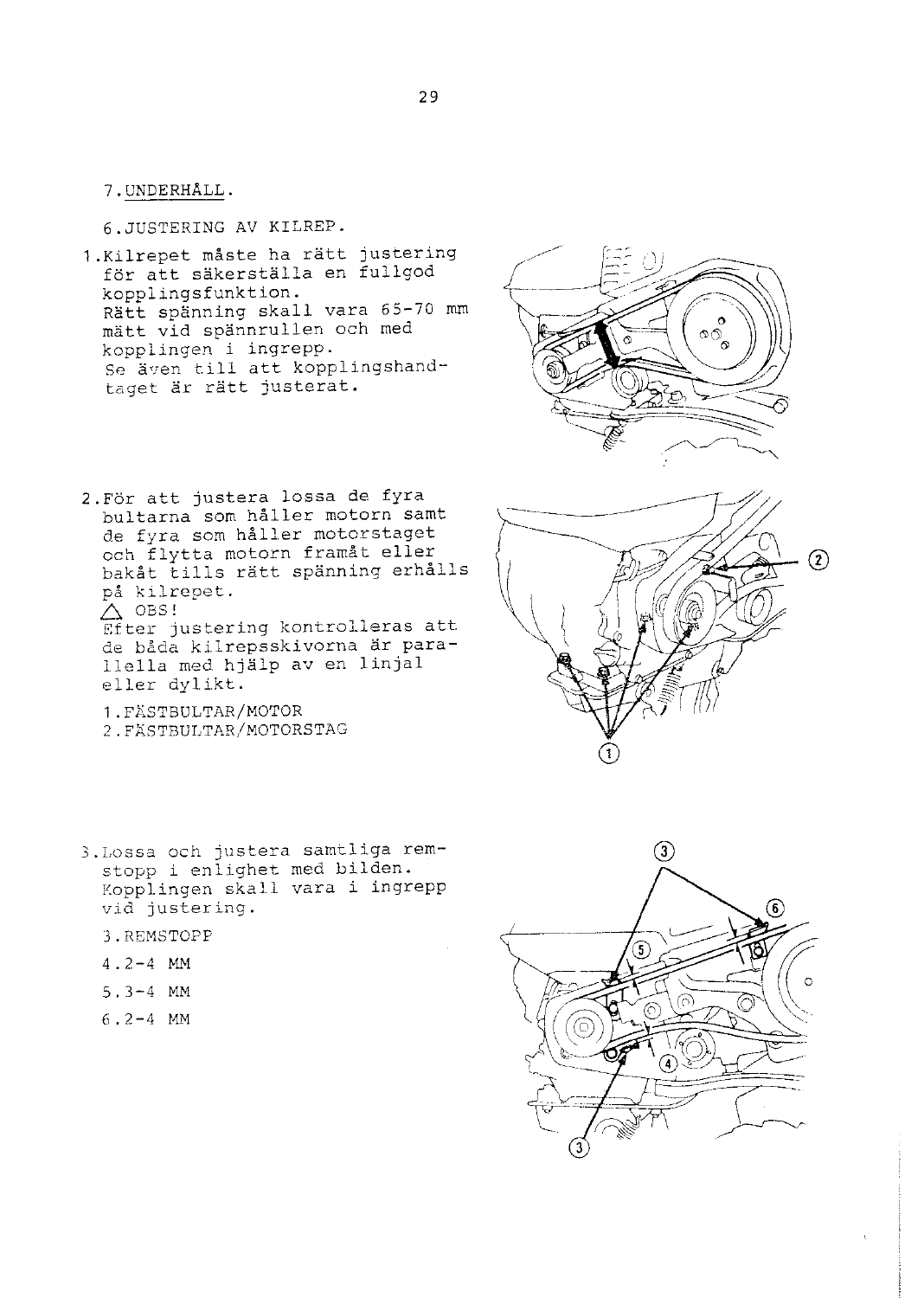7. JUSTERING AV GASWIRE.

Kontrollera det"fria"spelet på gasreglaget.

Fritt spel: 5-10 mm.

Om spelet måste justeras lossa först låsmuttern och vrid sedan justermuttern tills rätt spel erhålles samt dra fast låsmuttern.

1. GASREGLAGE 2. JUSTERMUTTER 3.LASMUTTER



8. JUSTERING AV KOPPLINGSWIRE. (F510)

Med kopplingen frikopplad måste det "fria" spelet mätas i änden på kopplingsspaken.

Fritt spel: 5-10 mm.

Om spelet behöver justeras lossa låsmuttern och vrid justermuttern tills rätt spel erhålles. Dra fast låsmuttern efter justering.

1. LASMUTTER 2. JUSTERBULT

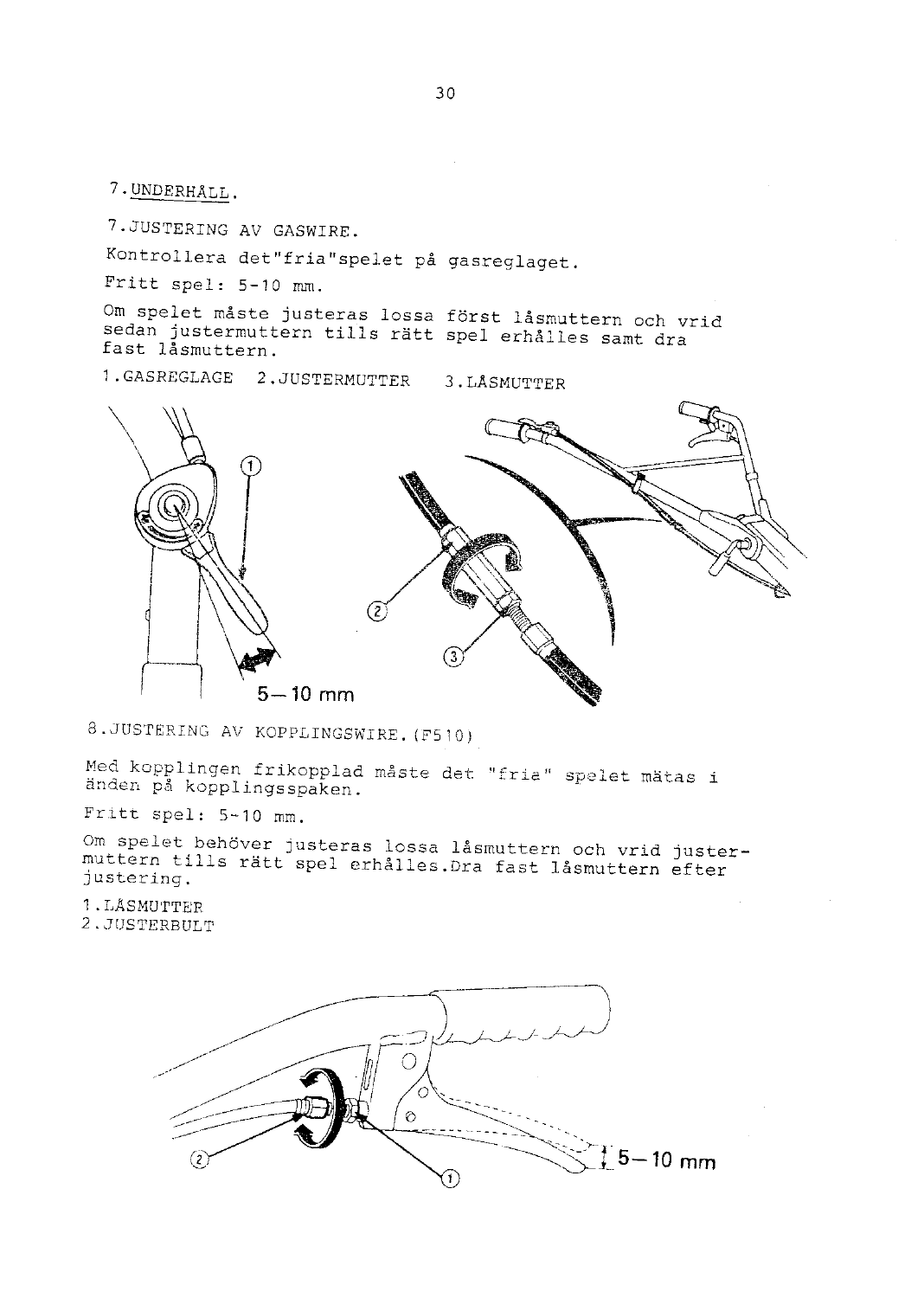8. JUSTERING AV KOPLINGSWIRE. (F560S)

Med kopplingen frikopplad, mät det fria spelet i änden på kopplingsspaken.

Fritt spel: 5-10 mm.

Om spelet behöver justeras lossa låsmuttern och vrid justermuttern tills rätt spel erhålles. Ta bort skyddskåpan för kilrepet, och utför justeringen samtidigt som Du pressar ner spännrullen för hand. Dra därefter fast låsmuttern.

1. FRITT SPEL 2.LASMUTTER 3. JUSTERMUTTER





9. JUSTERING AV STYRKOPPLINGSWIRE (F560S) Mät det fria spelet i änden på handtaget. Fritt spel: 7-10 mm.

Om spelet är felaktigt vrid justermuttern tills rätt spel erhålles.

1. JUSTERMUTTER

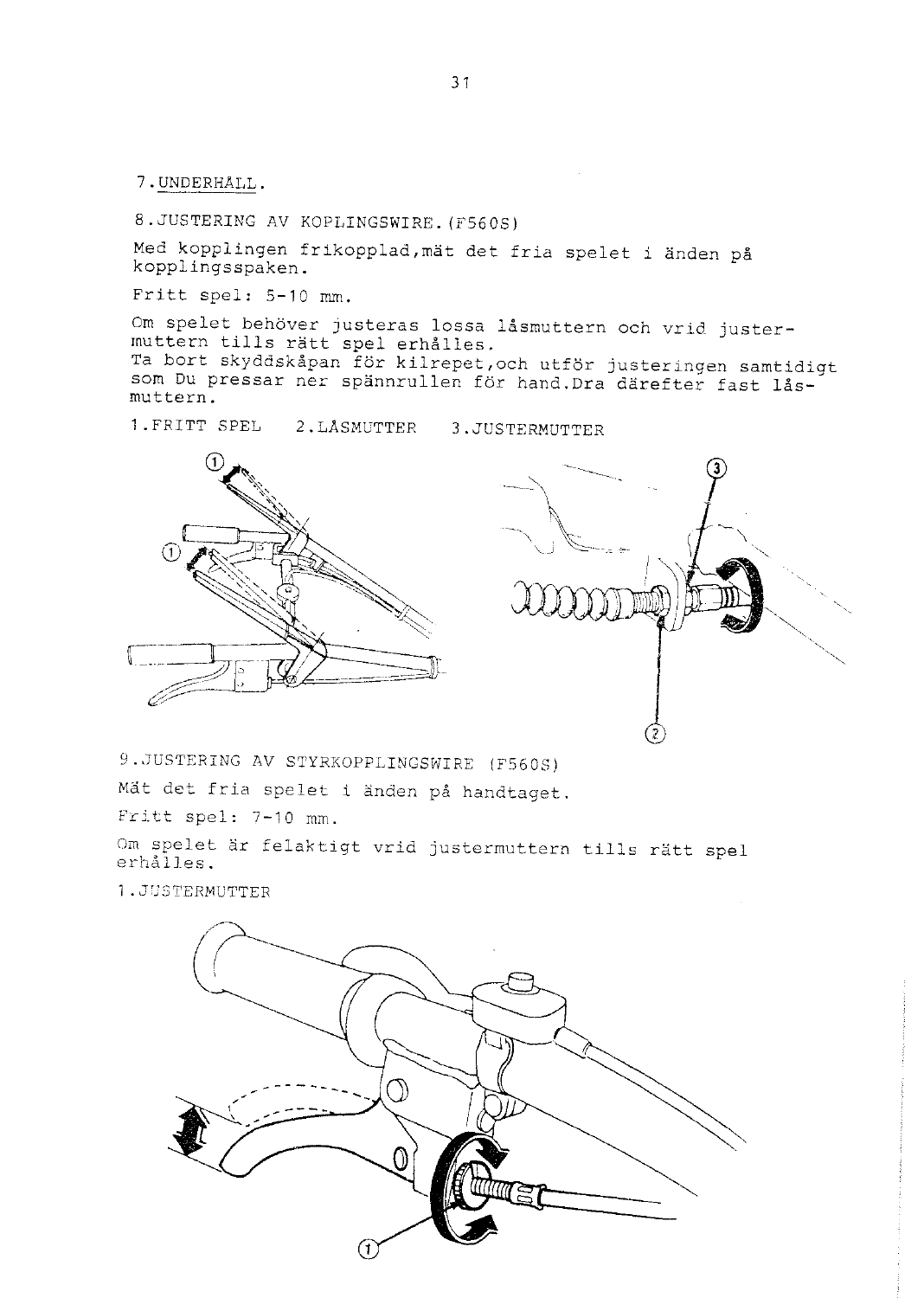## 8. TRANSPORT OCH LAGRING.

### $\triangle$  VARNING!

Vid transport av traktorn stäng bränslekranen och se till att den står plant för att förhindra bränsleläckage.Bensinångor eller utspillt bränsle kan antändas.

Före lagring av traktorn under en längre tidsperiod:

1. Se till att lagringsplatsen är ren, torr och fri från damm. 2. Töm ur bränslet.

 $\land$  VARNING!

Bensin är ytterst brandfarligt och explosivt under vissa betingelser. Rök ej och tillåt ingen öppen eld.

- a. Med bränslekranen atängd "OFF" töm slamsamlarkoppen.
- b.Öppna bränslekranen "ON" och töm ur bränslet ur tanken i ett lämpligt förvaringskärl.
- c. Sätt tillbaka slamsamlarkoppen med sin O-ring.
- d. Töm förgasarens flottörhus genom att lossa avtappningspluggen.

Tag vara på det urtappade bränslet i ett lämpligt kärl

- 1. AVTAPPNINGSPLUGG
- 2. SLAMSAMLARKOPP



- 3.Dra i startlinan tills ett motstånd känns (kompressionsläget) Fortsätt att dra försiktigt i startlinan tills märket på startskivan är i linje med hålet i startapparathuset. I detta läge är både in- och utblåsningsventilerna stängda och detta kan förhindra motorn från invändiga korrosionsangrepp.
- 4. Byt motor-och växellådsolja.
- 5. Täck över traktorn med en plastpressening eller dylikt. Placera aldrig styrhandtaget på marken då detta kan innebära att motoroljan "rinner" in i motorns förbränningsrum eller förorsaka ett oljeläckage.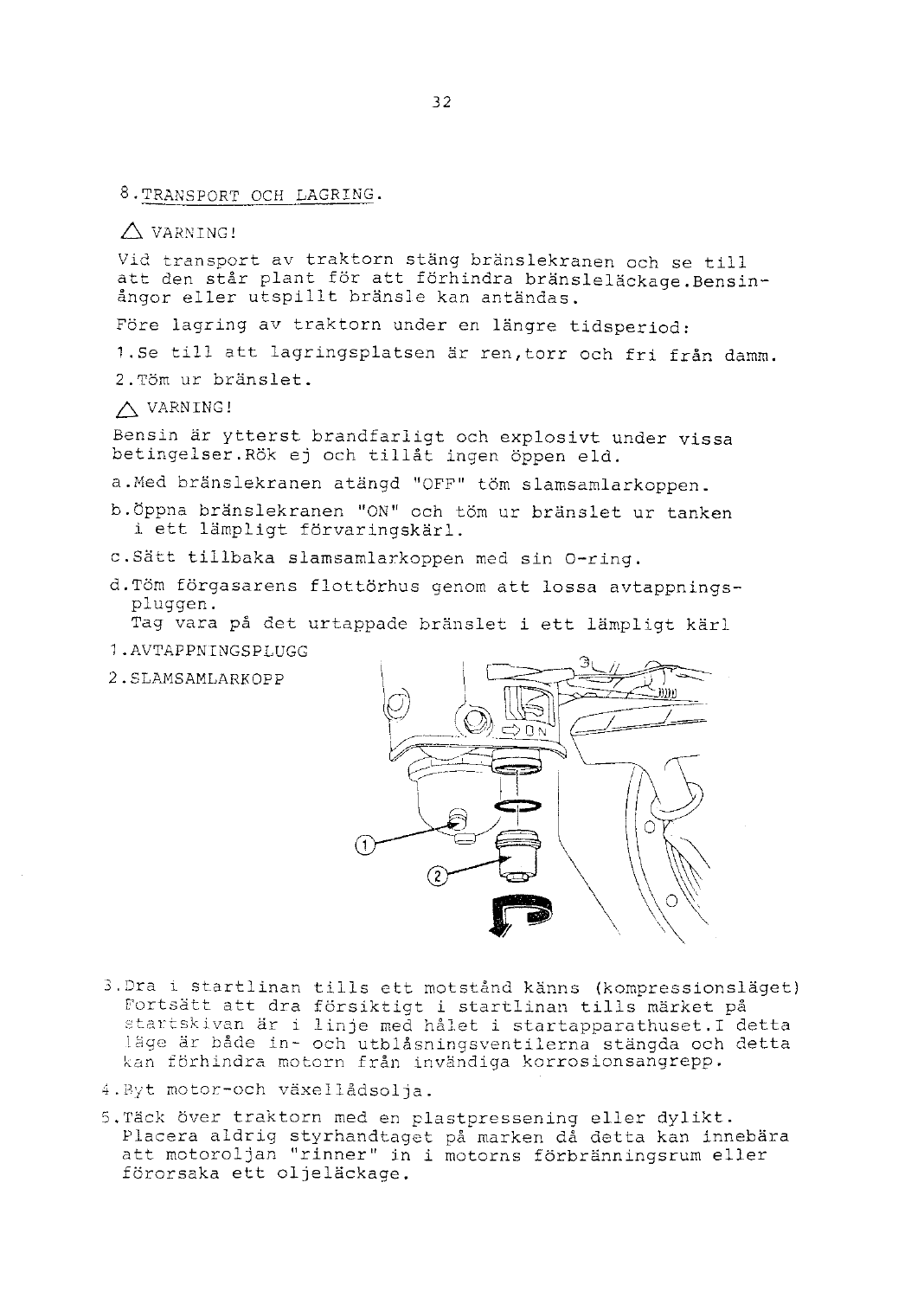9. FELSÖKNING.

MOTORN STARTAR INTE.

- 1. Finns tillräckligt med bränsle i tanken?
- 2.Är bränslekranen öppnad ("ON)?
- 3. Kommer det fram bränsle till förgasaren? För kontroll lossa flottörhusets avtappningsplugg med bränslekranen öppen("ON").

 $\triangle$  VARNING!

Om bränsle spillts ut torka upp före test av tändstift eller start av motorn. Bränsleångor eller utspillt bränsle kan fatta eld.

1. AVTAPPNINGSPLUGG



- 4. Står motorströmbrytaren i läge "ON"?
- 5. Kommer det gnista vid tändstiftet?
- a. Ta bort tändstiftsanslutningen. Gör rent runt tändstiftet innan stiftet demonteras.
- b.Anslut tändstiftskabeln.
- c. Vrid motorströmbrytaren till läge "ON".
- d.Jorda tändstiftet på lämpligt ställe och dra i starthandtaget för att kontrollera att en gnista kommer fram till stiftet.
- e.Om ingen gnista erhålles, byt till ett nytt stift. Om OK, försök att starta motorn i enlighet med gällande startinstruktioner.
- 6.Om motorn fortfarande inte startar, anlita en aktoriserad Honda verkstad.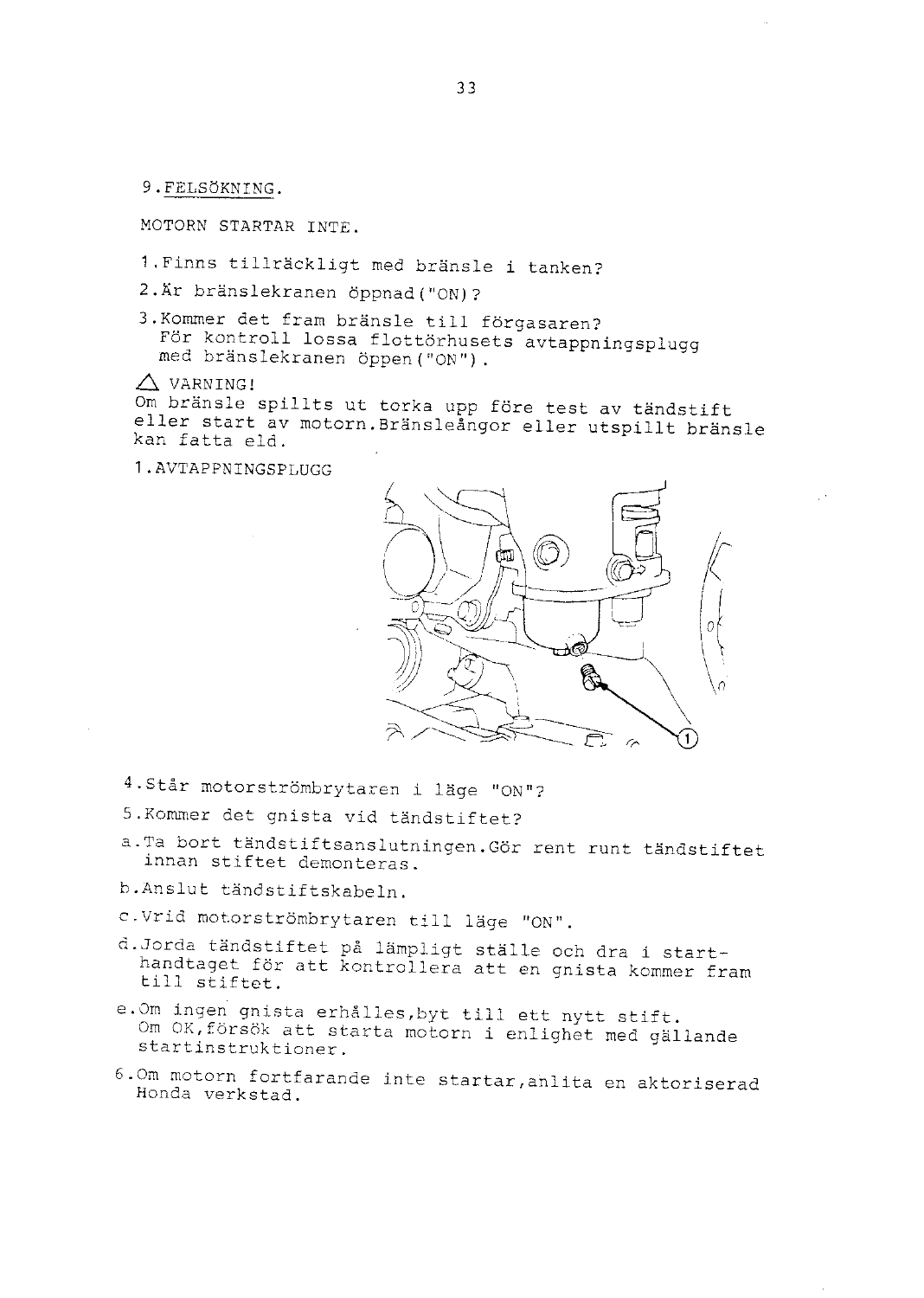## 10. SPECIFIKATIONER

à,

| F510                                                    | F560     |  |
|---------------------------------------------------------|----------|--|
| $\mathsf{S}$                                            | S        |  |
|                                                         |          |  |
| 1 645 mm                                                | 1 670 mm |  |
| 650 mm                                                  | 650 mm   |  |
| 915 mm                                                  | 990 mm   |  |
|                                                         |          |  |
| GX160K1                                                 |          |  |
| Luftkyld, encylindrig, 4-taktsmotor med<br>toppventiler |          |  |
| 163 cc                                                  |          |  |
| 68 x 45 mm                                              |          |  |
| Transistor                                              |          |  |
| BPR5ES (NGK), W16EPR-U (ND)                             |          |  |
| $0,6$ liter                                             |          |  |
| $3,0$ liter                                             |          |  |
|                                                         |          |  |
| $2, 2$ liter                                            |          |  |
|                                                         |          |  |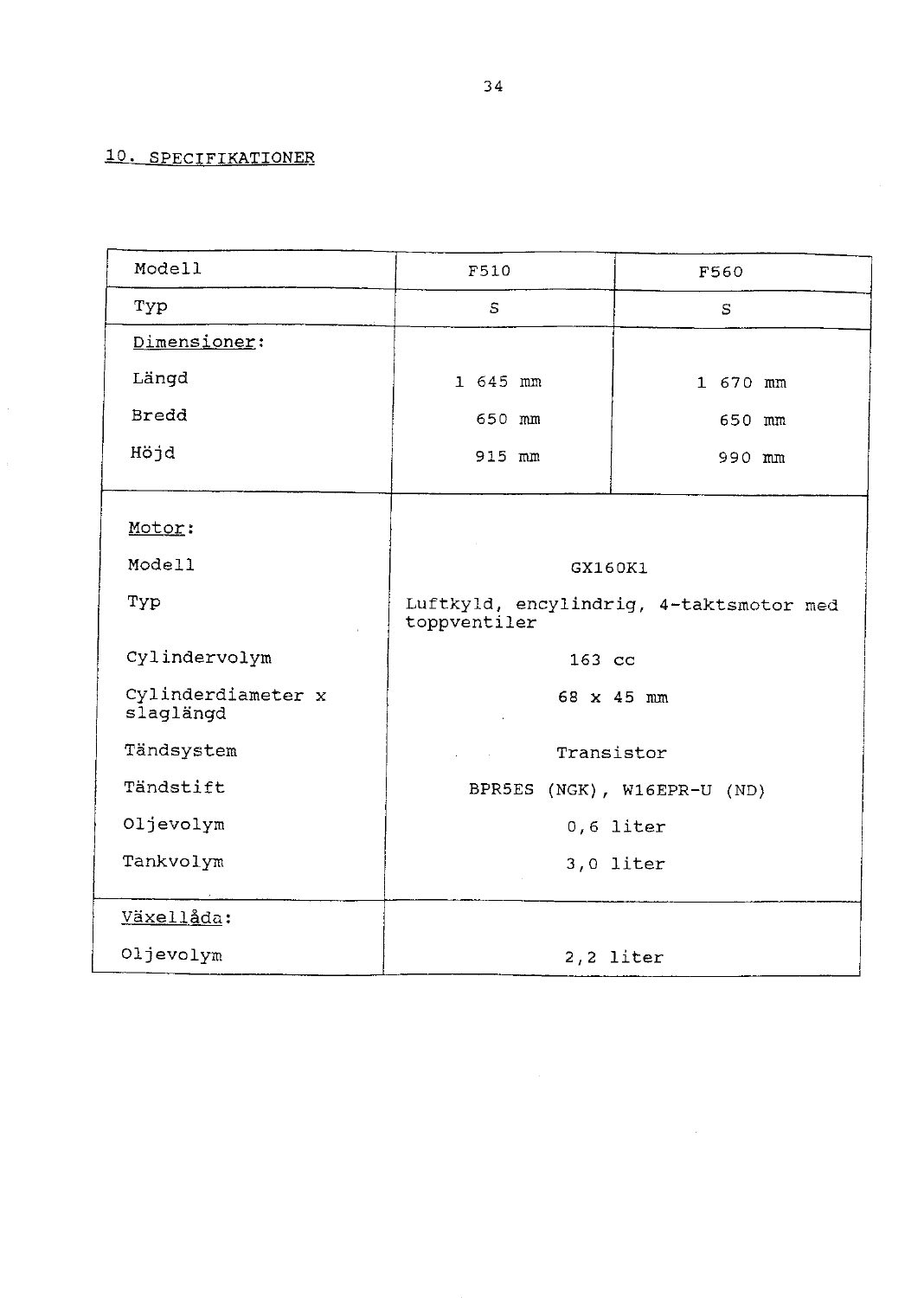## **Adresser till större Honda-återförsäljare**

För mer information, kontakta Honda Customer Information Centre på följande adress eller telefonnummer:

### **ADRESSES DES PRINCIPAUX CONCESSIONNAIRES Honda**

Pour plus d'informations, s'adresser au Centre d'informations clients Honda à l'adresse ou numéro de téléphone suivants:

## **ADRESSEN DER WICHTIGSTEN Honda-HAUPTHÄNDLER**

Weitere Informationen erhalten Sie gerne vom Honda-Kundeninformationszentrum unter der folgenden Adresse oder Telefonnummer:

### **DIRECCIONES DE LOS PRINCIPLES CONCESIONARIOS Honda**

Para obtener más información, póngase en contacto con el Centro de información para clientes Honda en la dirección o número de teléfono siguientes: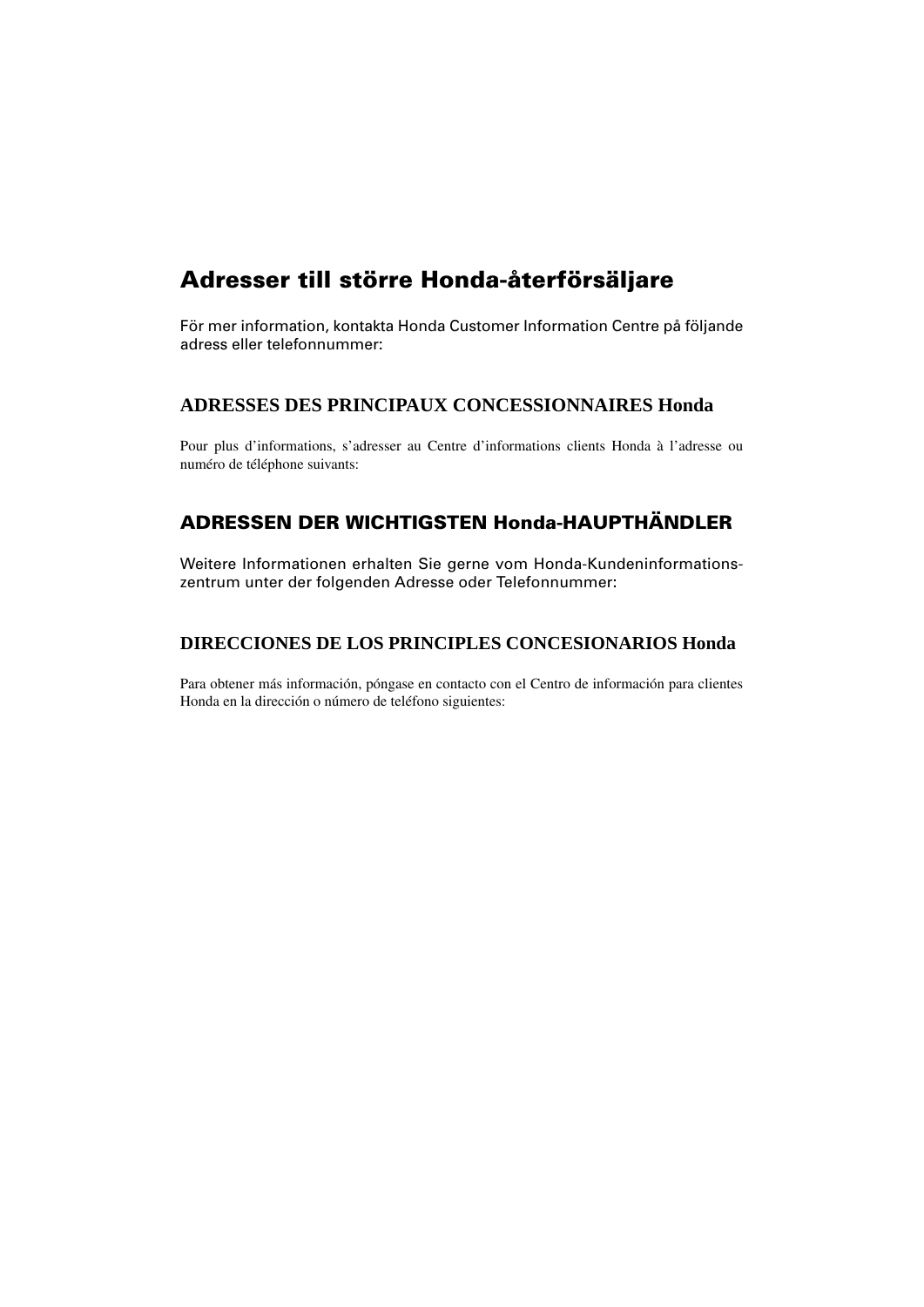### **ÖSTERRIKE**

**Honda Motor Europe (North)** Hondastraße 1 2351 Wiener Neudorf Tel: +43 (0) 2236 690 0 Fax: +43 (0) 2236 690 480 http://www.honda.at

#### **BALTIKUM (Estland/Lettland/ Litauen)**

**Honda Motor Europe Ltd.**  Estniska avdelningen Tulika 15/17 10613 Tallinn Tel: +372 6801 300 Fax: +372 6801 301  $\boxtimes$  honda.baltic@honda-eu. com.

#### **BELGIEN**

**Honda Motor Europe (North)** Doornveld 180-184 1731 Zellik Tel: +32 2620 10 00 Fax: +32 2620 10 01 http://www.honda.be BH\_PE@HONDA-EU.COM

#### **BULGARIEN**

**Kirov Ltd.** 49 Tsaritsa Yoana blvd 1324 Sofia Tel: +359 2 93 30 892 Fax: +359 2 93 30 814 http://www.kirov.net honda@kirov.net

### **KROATIEN**

**Hongoldonia d.o.o.** Jelkovecka Cesta 5 10360 Sesvete - Zagreb Tel: +385 1 2002053 Fax: +385 1 2020754 http://www.hongoldonia.hr  $\boxtimes$  jure@hongoldonia.hr

#### **CYPERN**

**Alexander Dimitriou & Sons Ltd.** 162, Yiannos Kranidiotis Avenue 2235 Latsia, Nicosia Tel: +357 22 715 300 Fax: +357 22 715400

#### **TJECKIEN**

**BG Technik cs, a.s.**  U Zavodiste 251/8 15900 Praha 5 - Velka Chuchle Tel: +420 2 838 70 850 Fax: +420 2 667 111 45 http://www.honda-stroje.cz

#### **DANMARK**

**Tima Products A/S** Tårnfalkevej 16 2650 Hvidovre Tel: +45 36 34 25 50 Fax: +45 36 77 16 30 http://www.tima.dk

#### **FINLAND**

**OY Brandt AB.** Tuupakantie 7B 01740 Vantaa Tel: +358 20 775 7200 Fax: +358 9 878 5276 http://www.brandt.fi

#### **FRANKRIKE**

**Honda Relations Clients** TSA 80627 45146 St Jean de la Ruelle Cedex Tel: 02 38 81 33 90 Fax: 02 38 81 33 91 http://www.honda-fr.com espaceclient@honda-eu.com

#### **TYSKLAND**

**Honda Motor Europe (North) GmbH** Sprendlinger Landstraße 166 63069 Offenbach am Main Tel: +49 69 8309-0 Fax: +49 69 8320 20 http://www.honda.de info@post.honda.de

#### **GREKLAND**

**General Automotive Co S.A.**  71 Leoforos Athinon 10173 Athens Tel: +30 210 349 7809 Fax: +30 210 346 7329 http://www.honda.gr  $\boxtimes$  info@saracakis.gr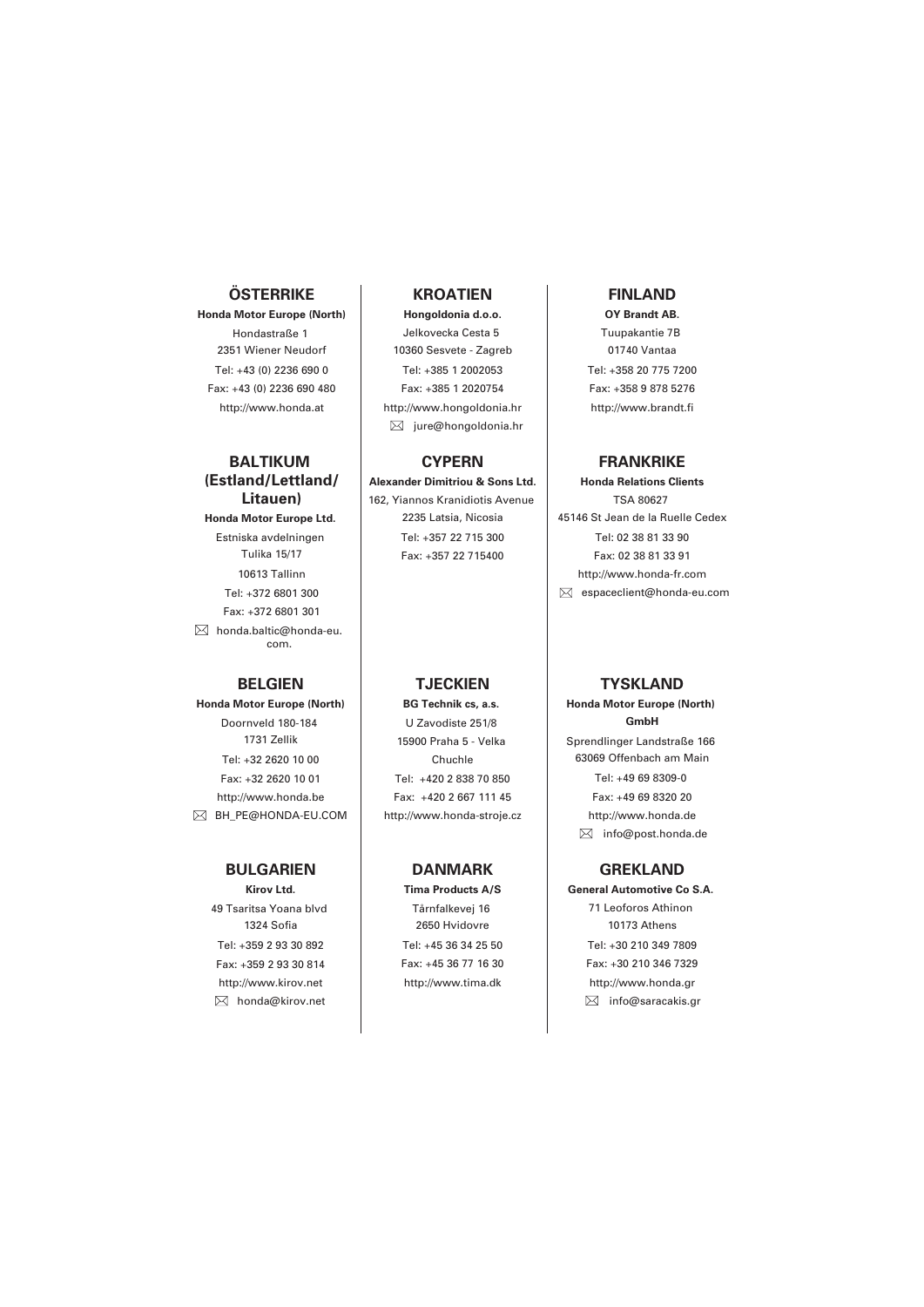Kamaraerdei ut 3. 2040 Budaörs Tel: +36 23 444 971 Fax: +36 23 444 972 http://www.hondakisgepek.hu  $\boxtimes$  info@hondakisgepek.hu

Vatnagardar 24-26 104 Reykjavik Tel: +354 520 1100 Fax: +354 520 1101 http://www.honda.is

M50 Business Park, Ballymount Dublin 12 Tel: +353 1 4381900 Fax: +353 1 4607851 http://www.hondaireland.ie  $\boxtimes$  Service@hondaireland.ie

Via della Cecchignola, 5/7 00143 Roma Tel: +848 846 632 Fax: +39 065 4928 400 http://www.hondaitalia.com info.power@honda-eu.com

**Motor Pedo Co., Ltd. The Associated Motors Company Ltd.** New Street in San Gwakkin Road Mriehel Bypass, Mriehel QRM17 Tel: +356 21 498 561 Fax: +356 21 480 150

### **ISLAND NEDERLÄNDERNA REPUBLIKEN**

**Bernhard ehf. Honda Motor Europe (North)**

Afd. Power Equipment - Capronilaan 1 1119 NN Schiphol-Rijk Tel: +31 20 7070000 Fax: +31 20 7070001 http://www.honda.nl

**Two Wheels Itd Berema AS Hit Power Motor Srl Hit Power Motor Srl** P.O. Box 454 1401 Ski Tel: +47 64 86 05 00 Fax: +47 64 86 05 49 http://www.berema.no berema@berema.no

Honda Italia Industriale S.p.A. Aries Power Equipment Sp. z o.o. | Honda Motor RUS LLC ul. Wroclawska 25 01-493 Warszawa Tel: +48 (22) 861 43 01 Fax: +48 (22) 861 43 02 http://www.ariespower.pl http://www.mojahonda.pl info@ariespower.pl

#### **UNGERN MALTA PORTUGAL**

**Honda Portugal, S.A.** Rua Fontes Pereira de Melo 16 Abrunheira, 2714-506 Sintra

Tel: +351 21 915 53 33 Fax: +351 21 915 23 54 http://www.honda.pt

honda.produtos@honda-eu. com.

# **VITRYSSLAND**

**Scanlink Ltd.** Kozlova Drive, 9 220037 Minsk Tel: +375 172 999090 Fax: +375 172 999900 http://www.hondapower.by

### **IRLAND RUMÄNIEN NORGE**

Calea Giulesti N° 6-8 Sector 6 060274 Bucuresti Tel: +40 21 637 04 58 Fax: +40 21 637 04 78 http://www.honda.ro hit\_power@honda.ro

## **ITALIEN RYSSLAND POLEN**

21. MKAD 47 km., Leninsky district. Moscow region, 142784 Ryssland Tel: +7 (495) 745 20 80 Fax: +7 (495) 745 20 81 http://www.honda.co.ru postoffice@honda.co.ru